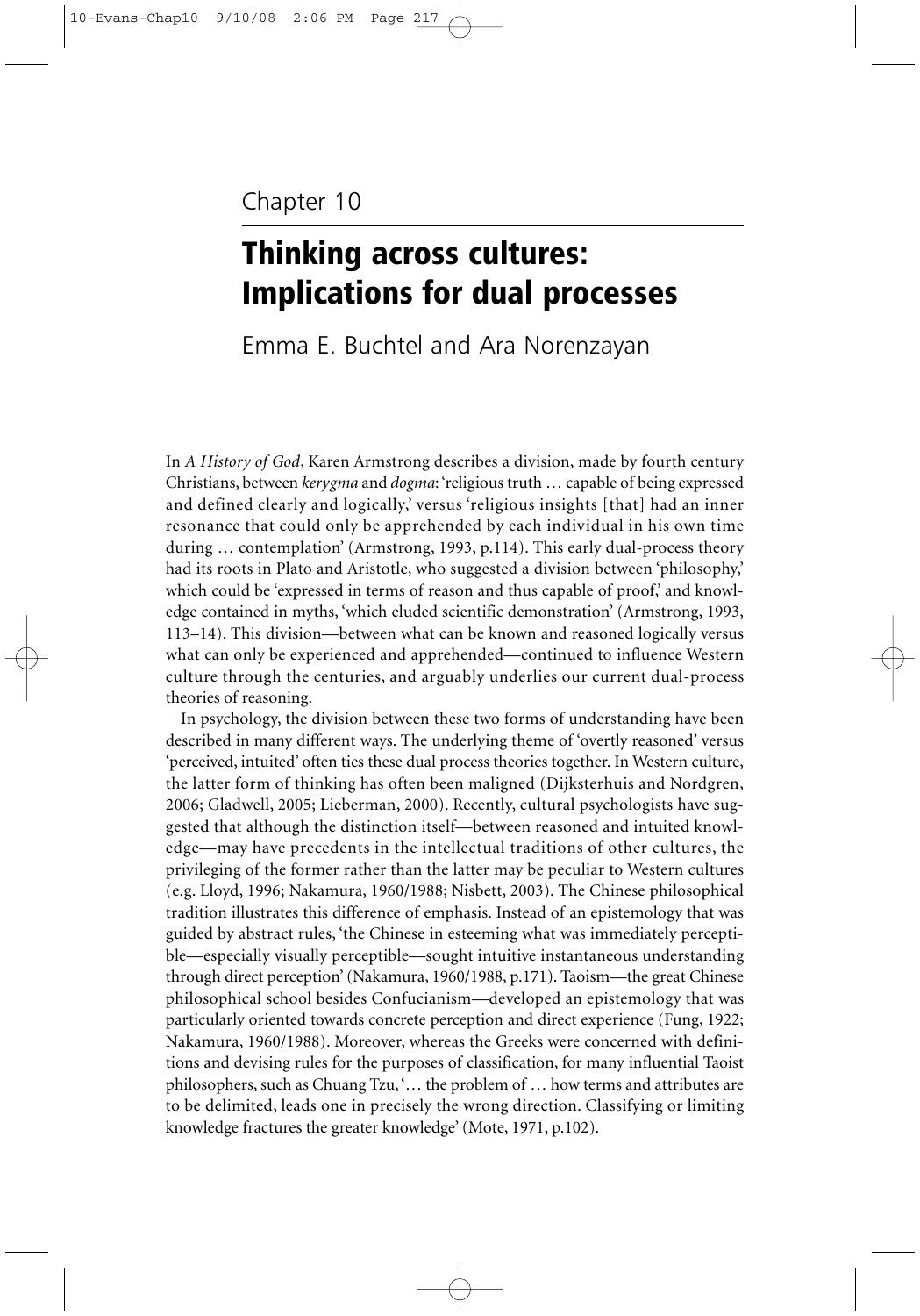Drawing on a distinction between 'analytic' and 'holistic' thinking, cultural psychologists have argued that these two systems of thinking are unevenly distributed across cultures—the former is more prevalent in Western cultures, whereas the latter is more prevalent in East Asian cultures. While other conceptualizations of human thinking across cultures have also been made (e.g. Cole and Scribner, 1974; Medin and Atran, 2004; Witkin and Berry, 1975), the analytic-holistic distinction appears to be directly relevant to dual-process theories. But are the cultural psychologist's Holistic and Analytic the same thing as Systems I and II (Kahneman, 2003; Stanovich, 1999), or Associative and Analytic (Sloman, 1996), or Intuitive-Experiential and Analytical-Rational (Epstein et al, 1996), or any of the many similar divisions that have been made in the Western cognitive psychology literature? While acknowledging the similarities between their distinction and the dual process models (e.g. Nisbett et al., 2001; Norenzayan et al., 2007), most cross-cultural researchers have not explicitly dealt with the issue of how the analytic-holistic distinction maps on dual process models of reasoning, an issue which is the main topic of the present chapter.

In this paper, we will examine how analytic and holistic thinking have been defined by cultural psychologists, and briefly review the studies in this new tradition. We will suggest that holistic and analytic thinking are in many ways very similar to the dualprocess theories that have been described by Western cognitive psychologists, and in fact the cross cultural evidence supports the plausibility of this distinction. However, the emphasis on holistic thinking that has occurred in East Asian societies may also have led to the development of a more sophisticated kind of non-analytic thinking than in the West. In particular, different cultural norms for thinking may have encouraged explicit, contextualized thinking in a way that is less common in the West, and in a way that is not fully captured by some aspects of popular dual-process theories. By attending to the forms of thinking that have been shown to be particularly East Asian, we may be led to a greater understanding of how humans can develop our fundamental cognitive abilities to better adapt to the particular demands of cultures.

# Holistic versus analytic modes of thought: A brief overview

In the 1990s, Richard Nisbett and colleagues began to examine the idea that one's cultural background could influence not only the content of one's thoughts (beliefs), but also the very information processing strategies used to know the world (for extensive reviews, see Nisbett, 2003; Nisbett et al., 2001; Norenzayan et al., 2007), These studies showed that East Asians had a greater tendency to rely on context to make decisions, while, under identical task conditions, Westerners tended to de-contextualize, using feature-based and rule-based strategies (Nisbett et al., 2001). Further studies have extended this work in the directions of covariation detection (Ji et al., 2000), tendency to use abstract rules versus experience in categorization and deductive reasoning (Norenzayan et al., 2002), and tendency to use dispositional (i.e. information attached to a decontextualized individual) versus situational (i.e. contextual) information to explain behavior (Choi et al., 1999; Masuda and Kitayama, 2004; Miyamoto and Kitayama, 2002; Morris and Peng, 1994; Norenzayan et al., 2002). These cultural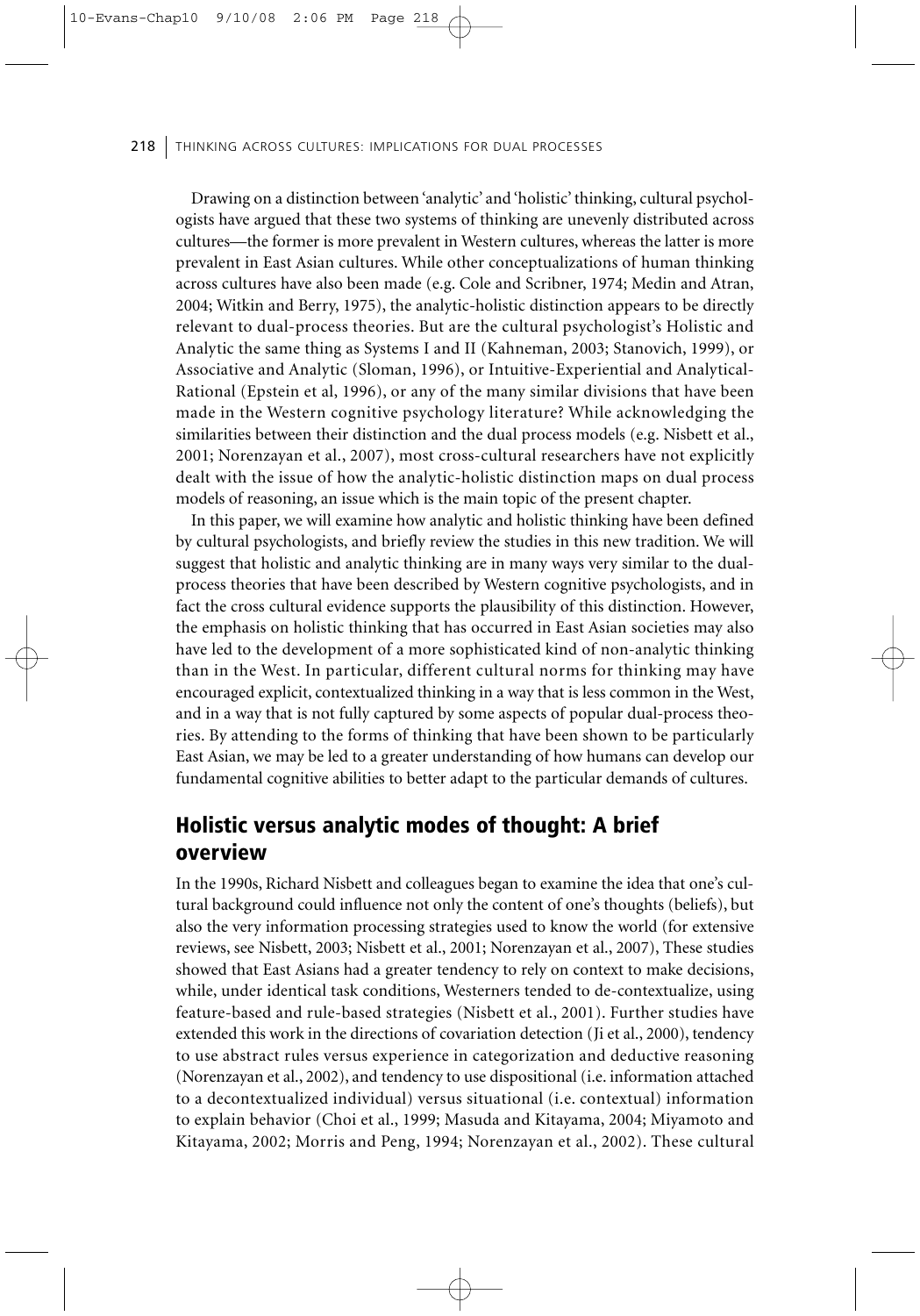differences do not emerge only in the conceptual domain, but also have been found in attention and perception. Eye tracking experiments indicate that Americans fixate more on focal objects than do Chinese and Japanese (Chua et al., 2005; Masuda et al., 2007; Masuda et al., in press). These and similar findings (Kitayama et al., 2003; Masuda and Nisbett, 2006) support the idea that cultural experiences affect what people actually perceive in a scene.

The evidence for cultural variation in cognition and perception is robust and reliable—these differences emerge from a variety of unrelated paradigms and methodologies, with a variety of samples, and many artefactual explanations have been ruled out (see Nisbett and Masuda, 2003; Nisbett et al., 2001; Norenzayan et al., 2007). A meta-analytic review of studies comparing East Asians (Chinese, Koreans, Japanese) and North Americans (excluding Asian North Americans) indicated that the overall effect size of the cultural difference is moderate to large, and this effect size is as strong for attentional and perceptual tasks as it is for tasks that involve languagebased conceptual processes (Miyamoto et al., 2006, January). Not surprisingly, East Asians tested in East Asian countries diverged more strongly than East Asians tested in North America.

While initial studies did not specify the particular moderators of these cultural differences, cultural differences in individualism versus collectivism were theorized to be a partial cause. Subsequent work has supported these theories, showing that priming independent versus interdependent self-concepts (e.g. thinking of 'I' versus 'We' pronouns) causes participants to temporarily adopt analytic versus holistic thinking styles and skills (e.g. Cha, 2007; K. Kim and Markman, 2006; Kühnen and Oyserman, 2002). In addition to these general cultural effects, holistic and analytic thinking can also be transmitted through formal education in a specific society or philosophy, such as Oriental Medicine (Koo and Choi, 2005). Similar studies have shown that exposure to Western-style formal education in non-Western cultures increases the tendency to decontextualize deductive arguments (Cole and Scribner, 1974). These studies suggest that (1) the cultural differences are best conceptualized as differences in *habits of thought*, rather than differences in the actual availability of information processing strategies in the cognitive repertoire, and that (2) holistic and analytic ways of thinking can be differentially encouraged in their development and use by different cultural and situational constraints, and that these cultural differences can be seen both in habits of basic processing as well as culturally-elaborated epistemic beliefs and lay theories.

# Definitions: Is holistic-analytic the same as System 1 and 2?

It is important to note that the primary focus of the holistic-analytic difference has been on differences in attending to *contextual*, relational / associative information, versus attending to *focal* objects, divided from the context. As we will see below, literature on dual-process thinking often focuses on these differences. However, the dualprocess literature also concentrates on other elements of the definitions that are not usually attended to by cultural psychologists, such as contrasting effortful versus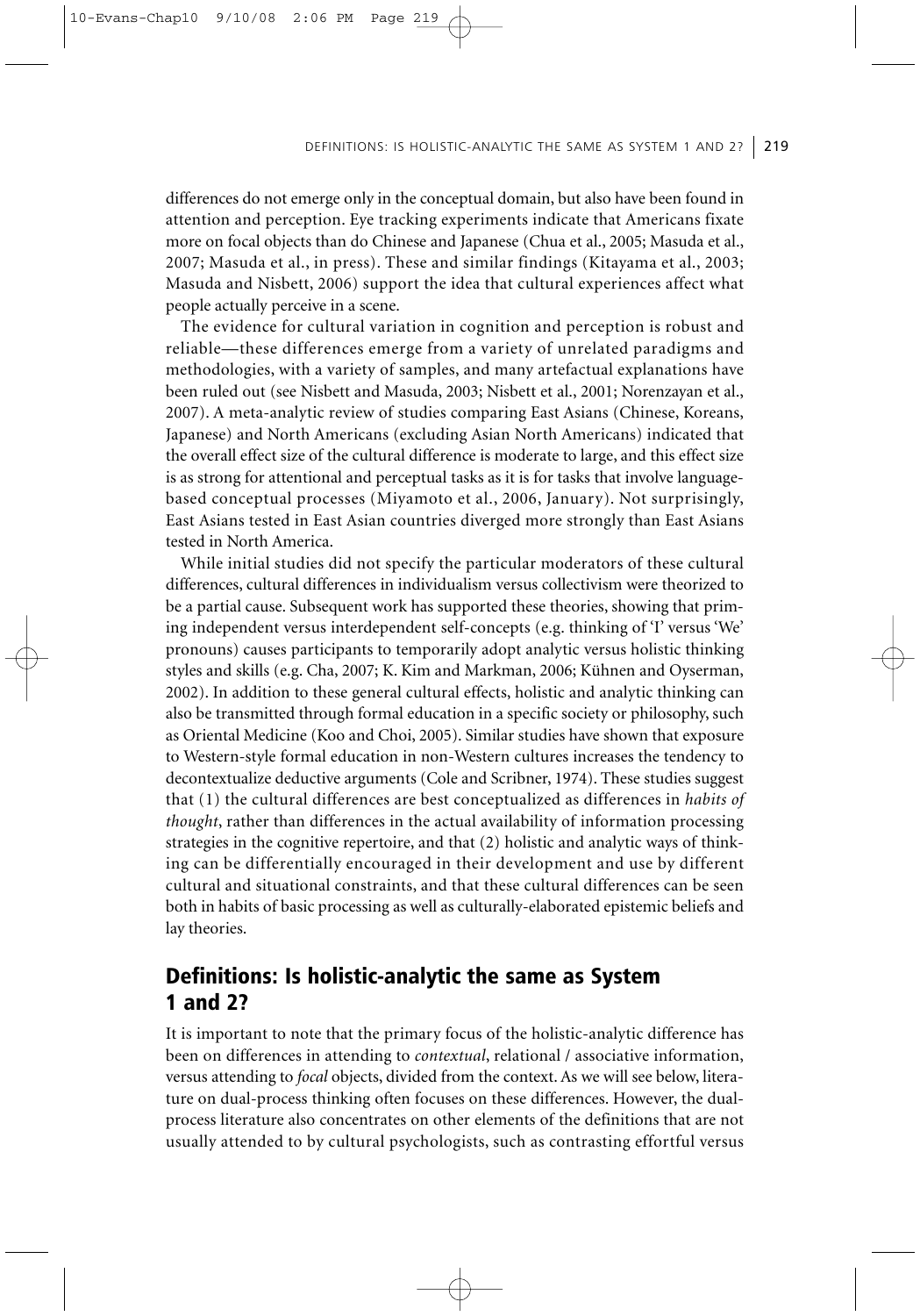effortless thinking, with the associative processes depending more on effortless heuristics (Evans, 2003, 2006; Verschueren et al., 2005). In a recent review, Evans (2008) defines four 'clusters' of characteristics that are commonly used to define System 1 and System 2 processes. The cultural definitions of analytic and holistic modes appear to closely parallel the 'functional characteristics' cluster, defined by contrasts such as associative versus rule-based, or contextualized versus abstract. But do the other clusters of common characteristics—such as unconscious versus conscious, or shared with animals versus uniquely human, or independent of versus linked to general intelligence—also reflect the holistic-analytic division? We would suggest not. In fact, cultural psychology studies may show that contextualized versus decontextualized thinking is functionally separable from the other clusters of System 1 and System 2 attributes.1

### **Similarities: Contextualizing versus decontextualizing, relational versus not**

Describing System 1 as 'contextualized' and System 2 as 'decontextualized' is a common theme in definitions given by dual-systems theorists, as can be seen in summaries of the literature (e.g. Epstein, 1991; Evans, 2008; Kahneman, 2003; Sloman, 1996; Stanovich and West, 2000). Classic tests of System 1 versus System 2 often test whether or not participants will ignore 'irrelevant' contextual cues. In belief bias tests, System 1 is said to be evident in 'the tendency to contextualize all problems with reference to prior knowledge elicited by contextual cues' (Evans, 2006, p.380). Stanovich and West have described System 1 as a 'radical contextualizer,' while System 2 works to 'decontextualize and depersonalize' (Stanovich and West, 2000, p.659).

Similarly, and as will be reviewed in detail below, a major emphasis in the cultural analytic – holistic literature has been on cultural differences in attention to context, such as visually attending more to the context of objects (e.g. Masuda et al., 2007; Masuda et al., in press; Masuda and Nisbett, 2001, 2006; Miyamoto, Nisbett, and Masuda, 2006), attributing more causal power to context (e.g. Lam et al., 2005; Masuda et al., in press; Masuda and Kitayama, 2004; Miller, 1984; Miyamoto and Kitayama, 2002; Morris and Peng, 1994), automatically binding objects to the context (Masuda and Nisbett, 2001), and being more subject to belief bias effects (Norenzayan et al., 2002). In regards to this element of System 1-2 differences, then, the similarities with cultural psychology's definitions of holistic-analytic differences are striking.

Another (weaker) link between dual-processing and cultural psychology definitions of the two systems is how they are connected to social relations. System 1 has sometimes been described as 'interactional intelligence,' and as resulting in task construals that assume conversational norms (Stanovich and West, 2000). In the cultural psychology literature, a strong connection between holistic processing and attention to social relationships has been noted. The relative emphasis on holism in the East

<sup>&</sup>lt;sup>1</sup> In the following pages, 'analytic' and 'holistic' will be used to describe the modes of thought elaborated on by cultural psychologists; and as with many other authors in this book, we will use 'System 1 and 2' to refer to dual-process theories, as variously defined as they are.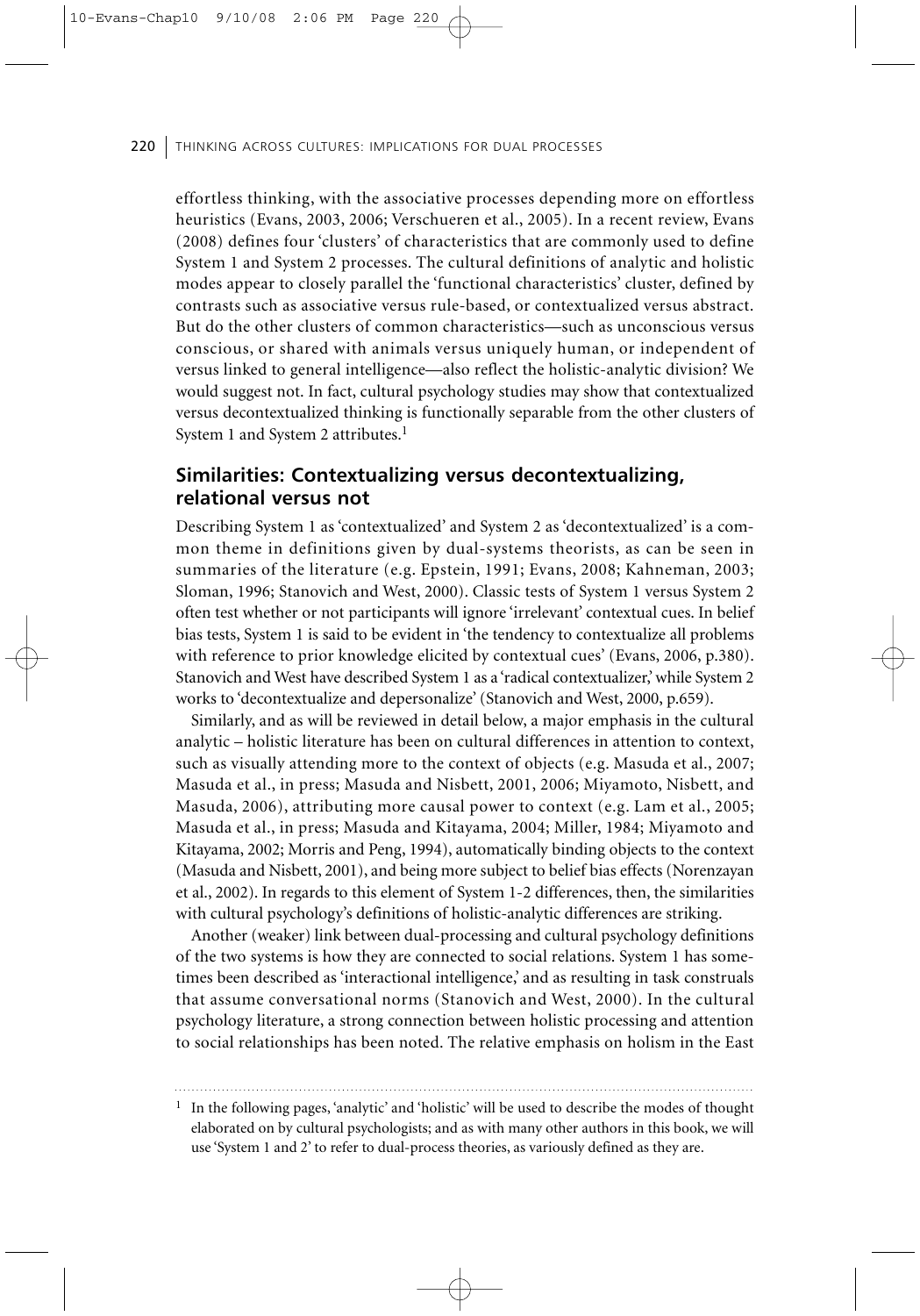DEFINITIONS: IS HOLISTIC-ANALYTIC THE SAME AS SYSTEM 1 AND 2?  $\mid$  221

and analytical thinking in the West is proposed to have roots in these cultures' differing emphasis on interpersonal relationships (Nisbett et al., 2001). In the relatively collectivistic cultures of East Asia, attention paid to social relationships—both relationships between 'objects' (people) and one's role within the social field—may train similar habits of processing when attending to non-social objects. In the relatively individualistic cultures of the West, on the other hand, the cultural training to regard oneself as independent of others is reflected in the cognitive tendency to attend to decontextualized objects. Priming studies have supported this cultural explanation. Temporary increases in holistic processing can be brought about simply by asking participants to think of themselves as parts of social relationships, while similar increases in analytic processing are brought about by thinking about oneself as independent of others (e.g. Cha, 2007; K. Kim and Markman, 2006; Kühnen and Oyserman, 2002). It is social situations, where one is considering one's relationships with others, that seem to bring holistic processing to the fore.

# **Differences: Automatic versus controlled, natural versus normative**

Despite these similarities, there are other aspects of the dual process literature that do not match neatly with the holistic-analytic theories of the cultural psychologists. System 2 is generally defined as more than simply a decontextualizing way of thinking. It is also described as more deliberative (i.e. explicit and time-consuming), and its use is associated with greater intelligence, ability to control one's thoughts and follow directions, and 'cognitive flexibility' (e.g. Evans, 2003, this volume; Sloman, 1996, 2002; Smith et al., 1992; Stanovich and West, 2002, p.438; Stanovich, this volume). For example, Evans states that 'it is [both] abstract reasoning and the ability to comply with instructions' that characterizes those high in System 2 use (Evans, 2003, p.457). Especially in this volume (e.g. Evans, Stanovich), System 2 is overwhelmingly described as a method of overriding the 'default responses' given by System 1. Stanovich and West have called our automatic tendency to contextualize problems a 'fundamental computational bias' that System 2 allows us to control (Stanovich, 1999; Stanovich and West, 2000, 2002). System 2 is seen as the controlled, effortful, generally explicit thinking that can, but does not always, override the results of System 1 thinking, checking if the latter produces 'sensible' output.

Stanovich and West have shown (among Western populations) that although greater intelligence leads to a greater ability to use System 2 thinking, the actual use of System 2 thinking is also greatly dependent on personal preference or 'thinking style' (e.g. Stanovich and West, 2000, p.707). Evans (2006; this volume) has suggested that analytic and holistic might be best understood as thinking styles. By this conceptualization, Holistic is not System 1, and Analytic System 2; instead, they are individual variation in using System 2: 'Styles are … a (variable) property of the system (System 2) that employs epistemic and response regulation because its goals are flexible' (Stanovich and West, 2000, p.708). By this definition, while everyone can and does engage in System 1 thinking, the use of System 2 thinking is dependent on, first, ability, and secondly, choice: '… some people do have the cognitive flexibility to decouple unneeded systems of knowledge and some do not … those who do have the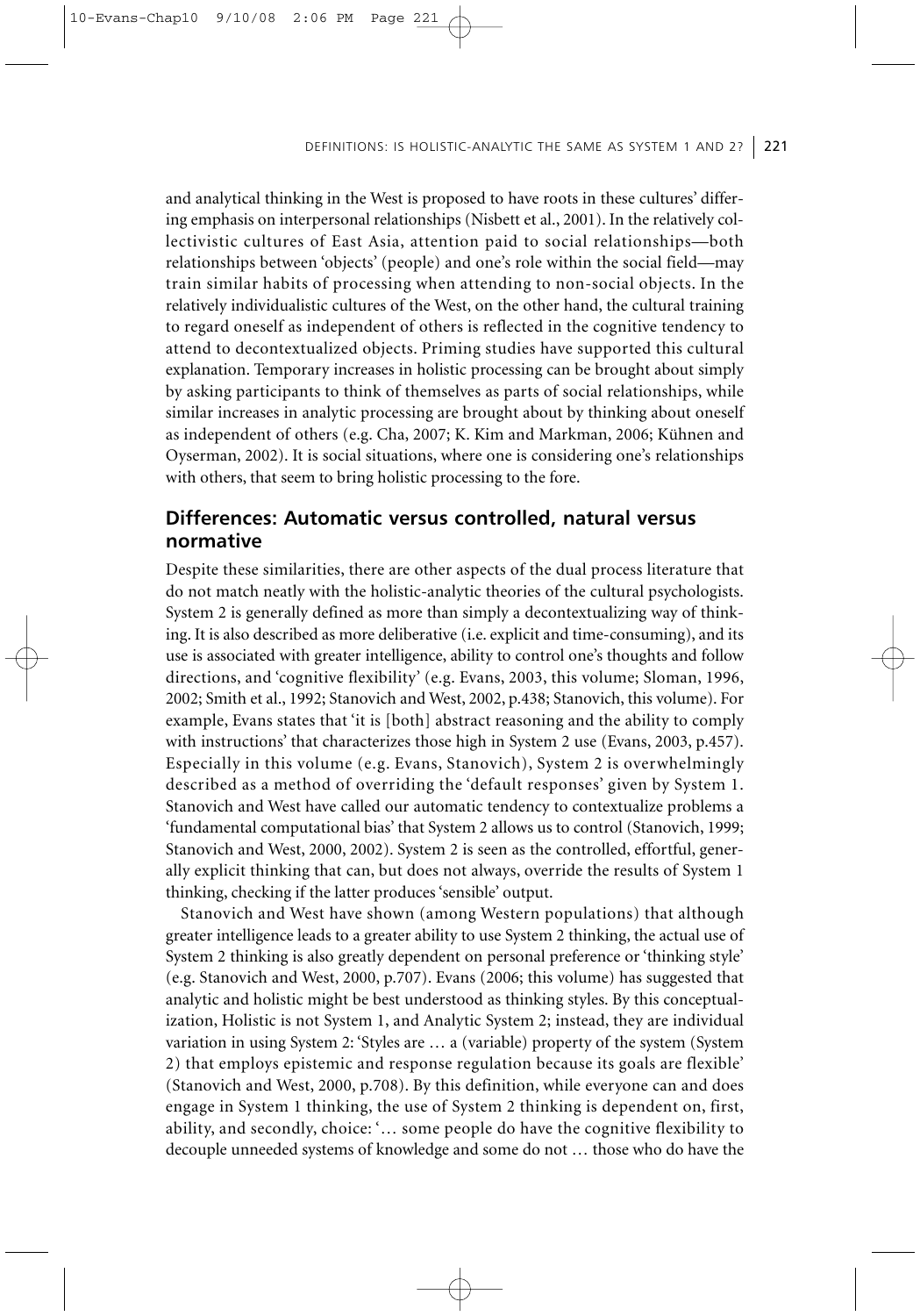requisite flexibility are somewhat higher in cognitive ability and in actively openminded thinking' (Stanovich and West, 2000, p.662). Similarly, Evans has described thinking style as being largely a matter of choosing, or not choosing, to engage in effortful re-checking of intuitive assumptions: 'Intuitive thinkers, for example, may be predisposed by personality or by cultural context to accept uncritically default judgments that are generated heuristically, whereas analytic thinkers may be more inclined to check them out with explicit reasoning' (Evans, 2006, p.383).

The idea that cultural differences in analytic-holistic thinking reflect different preferences for object versus context-oriented thinking—i.e. differences in normative style rather than innate ability—is not problematic for cultural psychologists. However, the characterization of holistic thinking as no more than a choice to not engage in System 2 thinking is theoretically problematic. Rather than conceiving of holistic thinking as being the absence of System 2 thinking, cultural psychologists have traditionally conceived of holistic thinking, as it is observed in East Asian contexts, as a trained, culturally-elaborated form of thinking in its own right.

This culturally-learned aspect of the analytic-holistic definitions suggests another disconnect between the dual-process and cultural psychology conceptualizations. Both Sloman (1996) and Stanovich and West (2000), for example, propose that System 2 thinking is taught formally and has its source in culture, while System 1 thinking is learned simply through exposure or personal experience. Similarly, Sloman cites Evans and Over (1996) as describing System 2 as 'adept at ensuring that one's conclusions are sanctioned by a normative theory' (Sloman, 2002, p.382). These characterizations of System 2 imply that if a way of thinking has its source in one's culture, and one checks one's System 1 thinking for whether or not it fits the culture's norms, then that is a kind of System 2 thinking, whether or not the actual norm is 'decontextualization.' In the cultural psychology literature, both analytic and holistic thinking are seen as elaborated in different philosophical and scientific cultural products, and taught both implicitly and explicitly through the culture (Koo and Choi, 2005; Nisbett et al., 2001). Presumably, East Asians may check their initial conclusions to see if they fit norms; but these norms may be holistic and dialectical, rather than analytical. If we take the 'culturally taught' aspect of System 2 definitions seriously, then holistic thinking may be a different cultural form of deliberate, System 2 thinking; contextualizing, but taught.

Cultural psychologists do agree that Western culture has encouraged the use and elaboration of a decontextualizing thinking process in a way that other cultures have not. It seems unlikely, however, that only Western culture encourages effortful, deliberative thinking to 're-check' one's initial thinking. It seems more likely that the decontextualizing System 2 described by dual-process theorists is one version of a normative form of effortful thinking, and that in other cultures with other norms, other forms of effortful second-guessing of System 1 thinking may occur. In this case, we suggest that while East Asian culture may not encourage decontextualized thinking as much as Western culture encourages it, conversely, Western culture does not encourage holistic, dialectical thinking. These culturally different norms for 'good thinking' may both sometimes lead to effortful corrections of initial models, though in opposite directions on the contextualizing/decontextualizing continuum. Moreover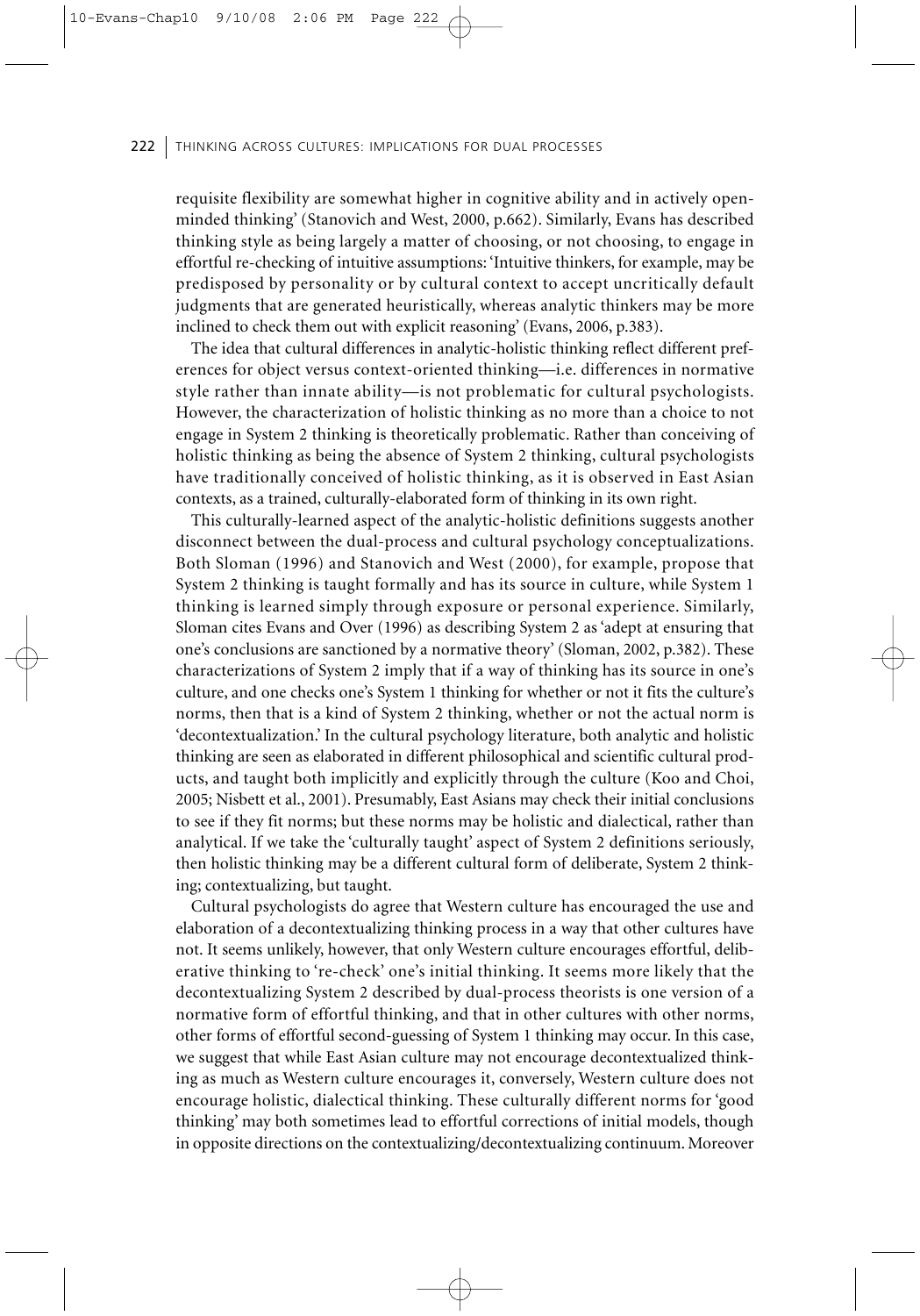(and perhaps less controversially), as culturally-trained modes of thinking, both holistic and analytic modes of thinking can become automatic and effortless: overlearned cultural rules that have become habits.

However, these are differences in theories. Is there evidence that East Asian thinking, while holistic, is not merely an effortless 'default' to intuitive thinking; and that Western analytical thinking is not necessarily effortful, explicit thinking? In the following pages, we will see that the terms 'holistic' and 'analytic' are umbrella terms for cultural differences found in a large number of different cognitive tasks. These tasks vary in their applicability to traditional dual-process models. While some of these cognitive tasks offer evidence that holistic thinking may sometimes be less effortful than analytical thinking, not all of these tasks fall easily into analytic-effortful, holistic-effortless categories.

# Review of relevant research

#### **Rule-based versus associative thinking**

Our own past research has, in fact, assumed a strong correspondence between dual-process reasoning theories and the analytic-holistic differences found in cultural research. Based mainly on Sloman's (1996) descriptions of 'associative' versus 'rule-based' reasoning, and the contextualizing/decontextualizing aspects of these definitions, Norenzayan, Smith et al. (2002) hypothesized that East Asian participants would be more likely to show biases towards giving contextualized, associative System 1 answers to classic tests. A series of studies (Norenzayan, Smith et al., 2002) showed that when contextual information led to conflict with abstract rules, East Asians did show larger effects of exemplars, concept prototype, category family resemblance, and belief plausibility compared to North Americans, even when; (1) no differences were found in abstract deductive reasoning abilities with no content; and (2) told explicitly to follow an abstract rule.

For example, in one study (Norenzayan, Smith et al, 2002, Study 1), participants were given the task of categorizing objects, such as novel 'alien' animals, according to a rule that determined category membership (whether the animal lived in Saturn or Venus). East Asians and European Americans showed equal performance; until, as participants became more familiar with the task, information from exemplars occasionally conflicted with the rule (e.g. an alien that looked very similar to previous Saturnian was in fact a Venutian by the rule). In these cases, American erroneously followed the exemplar rather than the rule about 11% of the time; East Asians showed an exaggerated effect of the influence of the exemplar, ignoring the rule about 25% of the time. In this task, both Koreans and Americans knew that the explicit directions were to follow a complex rule in order to classify the objects. From these results, it appears that East Asians found the exemplar information more 'tempting' to use than did Americans. It appeared that Koreans were less used to subduing associative information such as exemplars in favor of abstract rules, and so this may be seen as a test of the ability to disregard contextual information.

In a second study of 'spontaneous' categorization strategies, participants were asked to categorize objects as being similar to one or another group of objects (Norenzayan,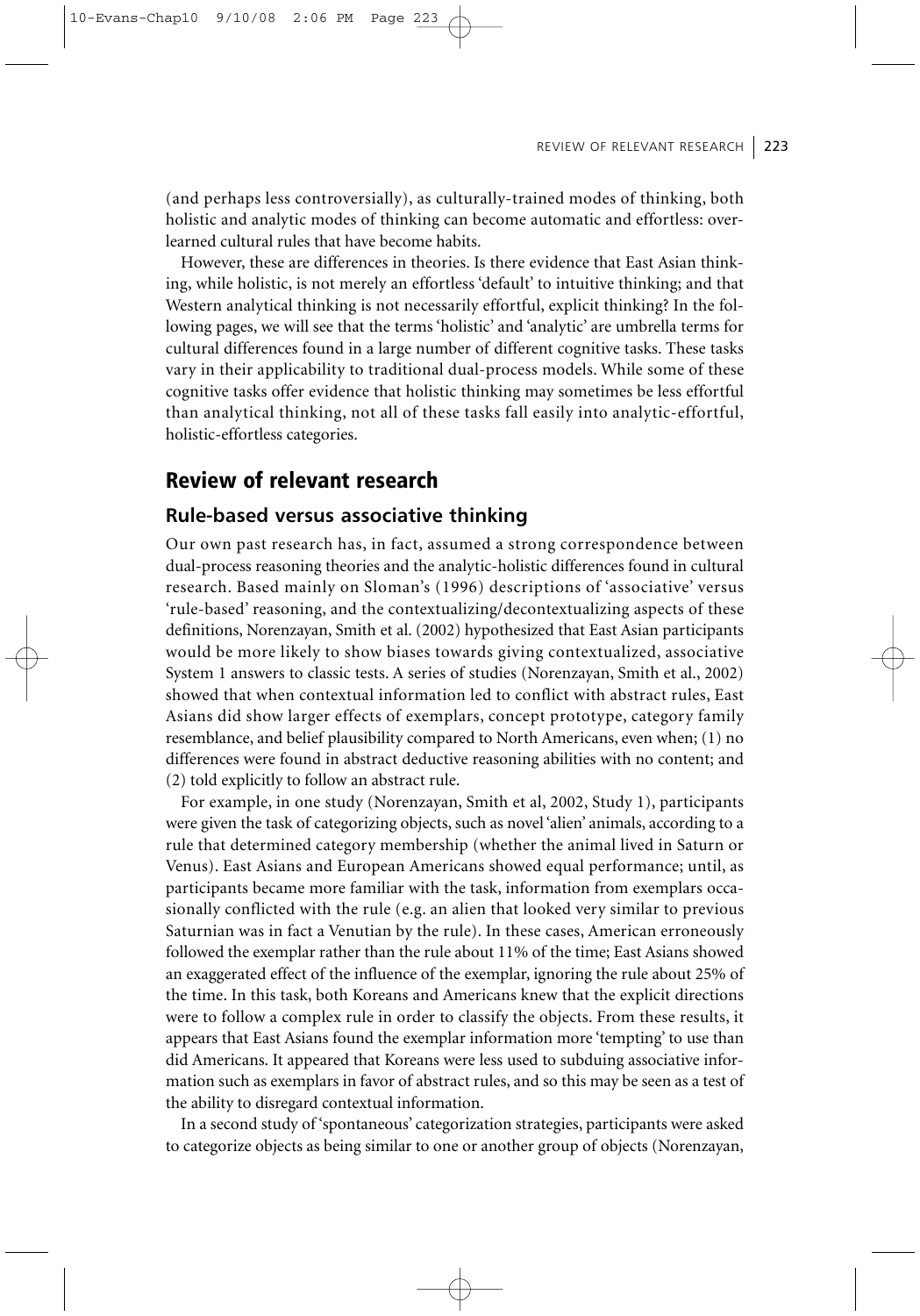Smith et al., 2002, Study 2). Participants could either note that one attribute (e.g. stem length) was the same across all members of the group, and use that one feature as the basis of classification, or they could use family resemblance (similarity based on several features that were more common in one group than the other, without any one feature being necessary for group membership). Results showed that participants who had more exposure to East Asian culture were more likely to use family resemblance than the single attribute as a method of classification, suggesting that East Asian culture encouraged attention to family resemblance structure rather than attending to one deterministic feature only.

In two more studies, Norenzayan, Smith et al. (2002) also showed that participants with more exposure to East Asian culture were relatively more sensitive to the content of the conclusion of an argument, rather than its underlying abstractly logical nature, in evaluating convincingness and logical correctness. For example, it is commonly found that an argument extending arbitrary features (e.g. having an 'ulnar artery') from a superordinate category (e.g. birds) to subordinate categories is seen as more convincing when the members are typical (e.g. eagles), rather than atypical (e.g. penguins) (Sloman, 1996). This tendency to attend to content to evaluate convincingness (instead of evaluating the argument on purely abstract, logical grounds) was exaggerated among Koreans and, to a lesser extent, Asian Americans, as compared to European Americans. Similar results were obtained with the classic 'belief bias' test. When evaluating arguments for logical consistency, Koreans were more likely than Americans to mark unbelievable but logically correct arguments as logically invalid, showing greater 'belief bias' in their evaluations. However, it is important to note that when evaluating abstract forms of these arguments (with letters and nonsense words, rather than content), there were no cultural differences in accuracy in logical reasoning. It is only when the believability of the content of the argument conflicted with the logical correctness of the argument that Koreans were, on average, more influenced by the believability of the conclusions. Once again, these studies suggested that exposure to Western culture influences participants to more easily, and more commonly, separate content and past experience from abstract rules.

In sum, these studies showed that when put in the position of choosing between sensitivity to contextual cues and associations of features *or* abstract rules and a single deterministic feature, participants who were closer to East Asian cultures were more sensitive to the former than were participants who were less influenced by East Asian culture. Though no mediators of this difference were measured other than cultural background, similar performance in control tasks suggests that it is unlikely that this is a difference of intelligence or general self-control. Instead, it is most likely that it was a result of differential levels of practice in ignoring contextual, holistic, and experience-based information in favor of abstract rules.

## **Perception: Evidence for automatic analysis and expert holism**

The above studies used classic decontextualization tests to examine hypotheses based firmly on dual-process theories, specifically looking at what happens when context and decontextualized rules are in conflict, and the normative response is to follow the rule.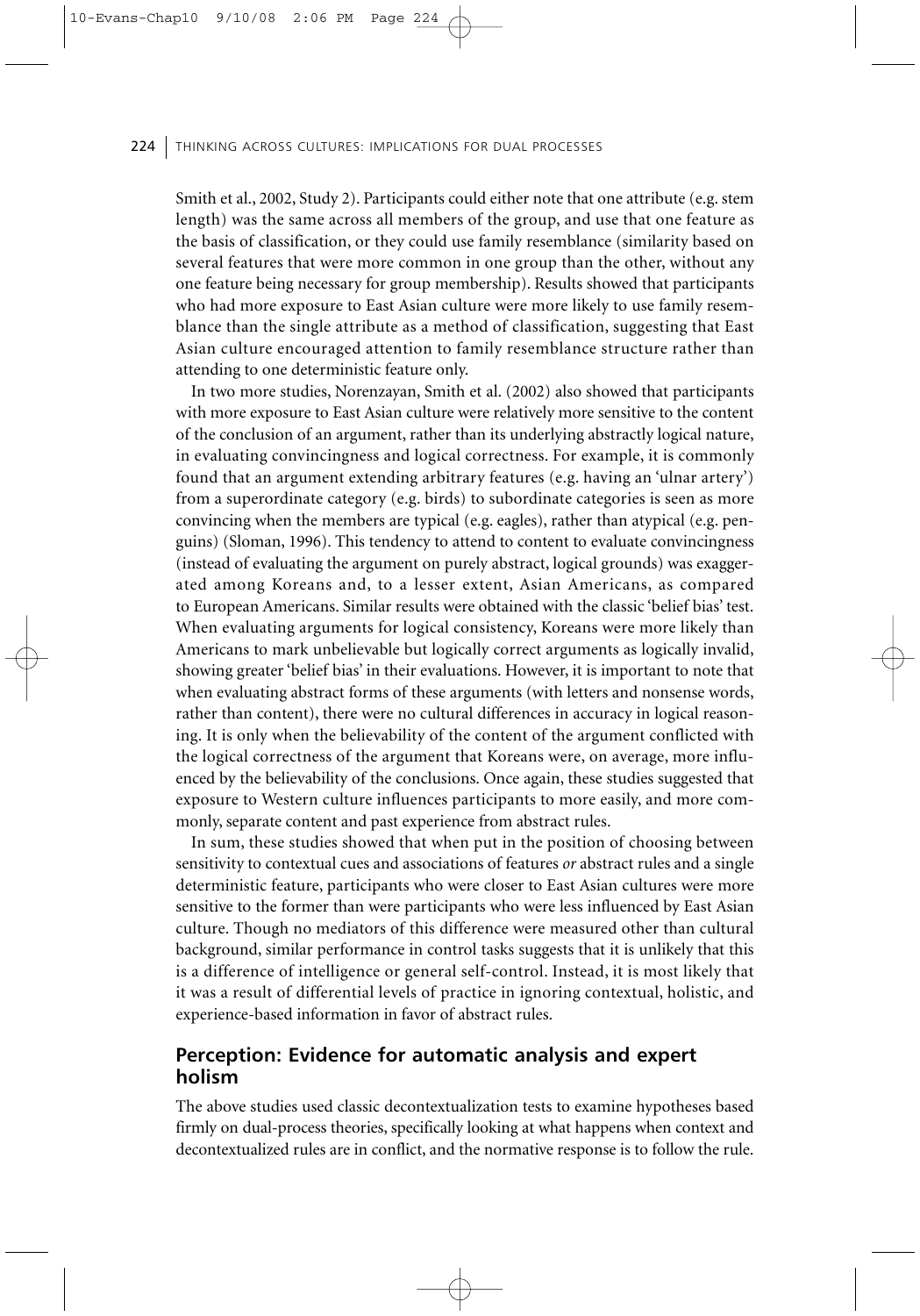The majority of research in the analytic-holistic tradition, however, has looked not at conflicts between context and abstract rules, but at differential attention to objects versus to the context.

Some of the most productive and interesting work to come out of the holistic-analytic paradigm has been in the area of perception. Multiple studies have shown that even at the basic level of attention and vision, exposure to Western culture appears to facilitate attention *primarily* to focal objects, automatically separated from their context, while exposure to East Asian culture facilitates attention to context as well as focal objects, and to automatically associate objects within the context. As opposed to many dual-process tasks where the normative response is decontextualizing, tasks have been developed in which the normative response requires attention to context. As one might expect if East Asians have been trained to take better account of context and relationships, East Asians tend to do better on these tasks; when given tasks that require attending to focal objects and ignoring their relationship to context, Westerners tend to do better.

Some of the first hints of these attentional differences came from work by Masuda and Nisbett (2001). In one study, Japanese and American college students were simply asked to describe a scene similar to the now common 'aquarium' screen savers. Japanese participants tended to describe background objects such as the aquarium floor or small, unmoving snails much more than did Americans, while Americans and Japanese were equally likely to mention the animals placed at the foreground of the aquarium scene, such as large fish and energetic newts. These open-ended descriptions of the scene suggested that Americans were relatively 'context-blind' compared to Japanese, who were attentive to both focal and background objects. Masuda et al. (2001) come to the surprising conclusion that 'Japanese may simply see far more of the world than do Americans.' Further work by Masuda and colleagues (in press) has extended this work, showing that the differential attention is motivated by what is regarded as relevant information. Eye-tracking studies showed that when Americans and Japanese judged the emotion of a central figure in a group of people, Japanese participants looked at the emotions on the faces of other figures more than did Americans, and took this information into account when judging the emotion of the central figure (Masuda et al., in press). This kind of higher-level task suggests that Japanese were following a 'holistic rule;' they believed that in order to accurately judge a focal object, its relation to objects in the context must be taken into account. Americans, on the other hand, did not find the contextual information to be as important, as indicated both by their pattern of eye-movements and also by the fact that they did not take others figures' emotions into account when judging the emotion of the central figure.

Though in the above studies the choice to attend to contextual information (or not) appears to be volitional, other studies have indicated that both of these culturallyinfluenced tendencies can be difficult to control. Masuda and Nisbett (2006) carried out a series of 'change blindness' tests, where participants looked at pairs of scenes that were slightly different from each other, and tried to identify all differences between them. The average time taken to notice changes in the focal objects was the same among Japanese and Americans, but Japanese took significantly less time to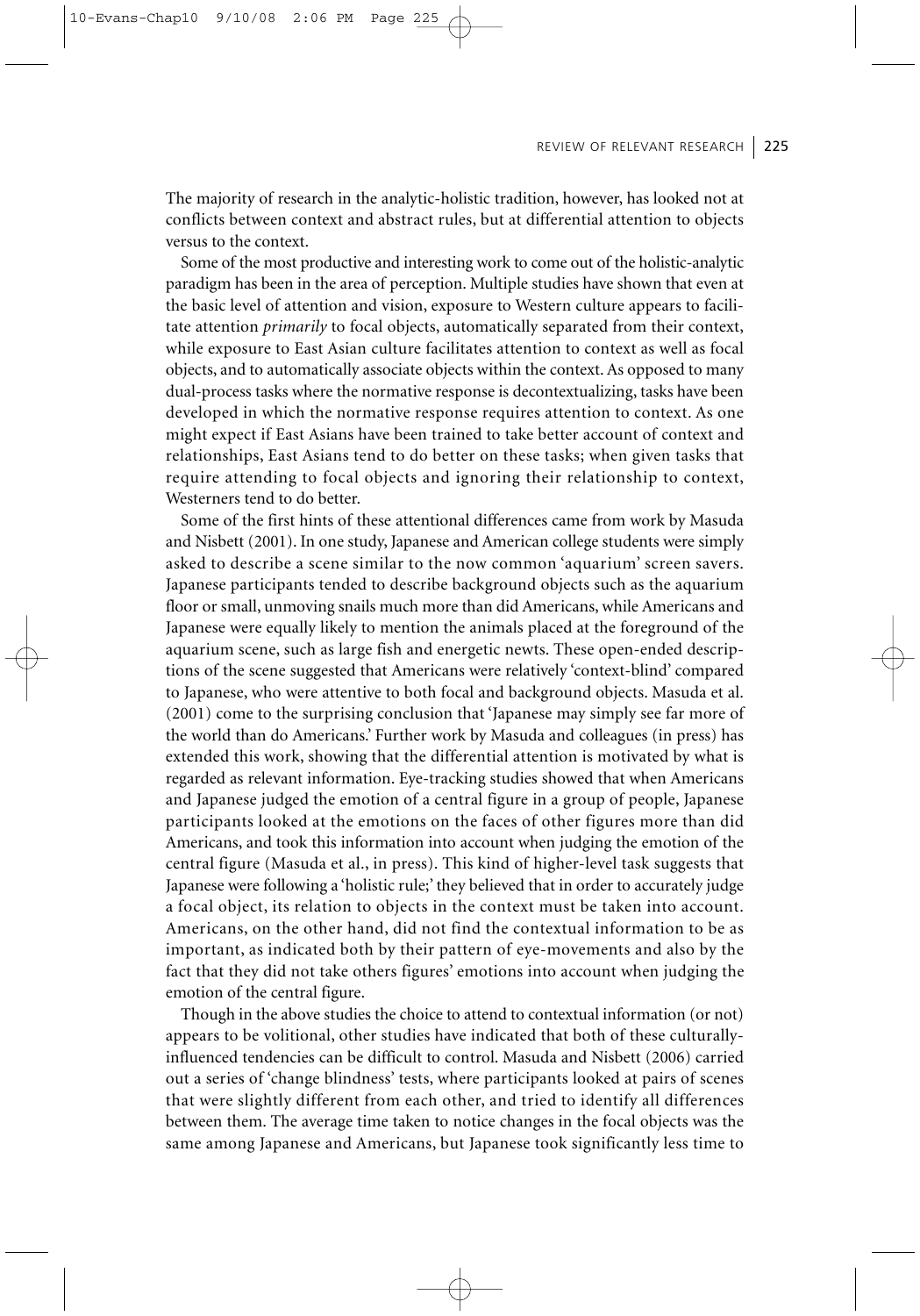note the contextual changes than did Americans, leading to them noticing more changes overall. Although both groups knew that changes could be occurring in the context, Americans took longer to drag their attention away from the focal objects, suggesting that ignoring context was habitual and automatic. On the other hand, eye-tracking studies testing the ability to *not* attend to the context replicated the results of Norenzayan, Smith et al. (2002): just as East Asians had trouble ignoring contextual information in conceptual problems, they also had trouble ignoring context in perceptual problems. When participants were requested to keep their eye on a central dot and ignore dots that occasionally flashed in the surrounding area, eyetracking revealed that Japanese were less able than Americans to prevent their attention from wandering to the surrounding flashing dots (Masuda et al., 2007). In other words, while contextualization in the area of perception may be automatic for many East Asians, decontextualization (ignoring of the context) appears to be automatic for many Westerners.

Another lesson of the above studies is that different training in contextualization can result in individual differences in the *ability* to pay attention to context. While many dual-processing paradigms test for individual differences in the ability to decontextualize, testing the ability to take context into account also reveals individual differences. For example, the 'Framed Line Task' measures both contextualizing and decontextualizing abilities separately (Kitayama et al., 2003). Looking first at a square with a line drawn down its center, participants are given the task of drawing a similar line inside a blank, differently sized square. Participants are instructed to either draw a line that is the same size as the first, *relative* to the square; or they are instructed to draw a line that is *absolutely* the same length as the first, regardless of the size of the squares. The accuracy with which they perform these two tasks, one of which requires taking relative object-context comparisons into account and one of which requires ignoring context, is compared. In these tests, Japanese participants perform better than Americans on the relative task, while Americans perform better than Japanese on the absolute task.

In sum, the above studies provide evidence for the rather amazing idea that cultural experiences can influence our visual perception of the world around us—what we see. They also show that decontextualization, which is the principal feature of analytic thinking by the cultural definition, is sometimes a habit that takes effort to overcome; and that contextualization can be measured as a skill, with individual differences in ability.

#### **Person perception: Direct evidence for effortful holism**

But what about more conceptual kinds of information? Do East Asians consider more information in general than do Westerners? And how well do these higher-level processes map on to dual-process definitions?

Analytic and holistic ways of thinking have also been shown in person perception, where Americans tend to ignore situational information more than East Asians. As seen above, analytic thinking causes an automatic concentration on objects as separated from their context; in person perception, this translates to a concentration on personality and disposition (internal, situationally invariable attributes of each person), and a disregard for the effects of the situation. As a result, Western participants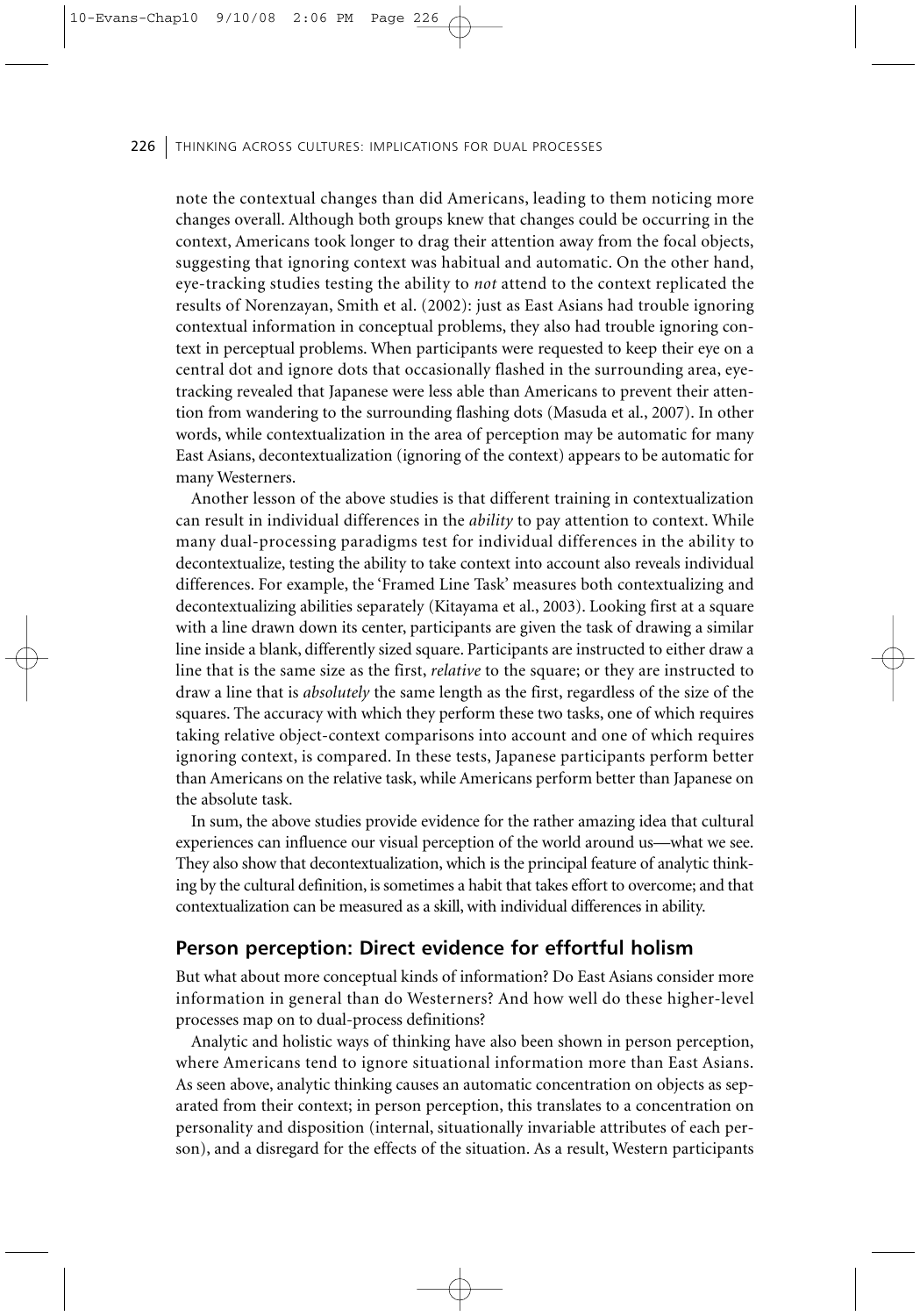are more likely to be subject to the Correspondence Bias (or the Fundamental Attribution Error): the tendency to attribute a person's actions to their disposition, while discounting the effect of the situation (Choi et al., 1999; Masuda and Kitayama, 2004).

In a series of studies examining prediction of behavior, Norenzayan, Choi, and Nisbett (2002) found that Koreans predicted stronger situational effects on behavior than did Americans. For example, if a person was considering giving a dollar to someone needing to buy a bus ticket, Koreans predicted that practical constraints—such as whether or not he had more money for his own bus ticket—would have a stronger effect on his behavior than did Americans. Koreans and Americans also had different 'lay theories' about behavior, with Koreans more likely to state that behavior was strongly controlled by the situation than Americans. This cultural difference was also found in studies on *explanation* of behavior (Choi et al., 2003). For example, when Koreans and Americans read about a graduate student who had killed his advisor, and then were given a list of about 100 pieces of information that might be relevant for explaining the muderer, Koreans considered a larger number of the clues to be relevant than did Americans: when asked to exclude clues that were definitely not relevant, Americans expurgated about 60% of the items, while Koreans excluded only about 30%.

In these studies, it is important to note that the choice to attend to situational information appears to be conscious and deliberate. East Asian and Western cultures teach different lay theories about the importance of the situation, which participants then use to decide what information is relevant for predicting and explaining others' behavior. This is commonly part of the definition of System 2 thinking (Sloman 1996; Stanovich and West 2000). Contrary to most definitions of System 2 processes, however, in East Asian culture the rule is to *attend* to situational information, not to 'decontextualize' the person from the situation.

More direct evidence that holistic use of conceptual information can be motivated and effortful comes from research on cultural differences in the Fundamental Attribution Error (FAE) and Correspondence Bias (CB). In the Western literature on the FAE or CB, the choice to contextualize the person—to pay attention to situational constraints on a person's behavior—has been shown to be an effortful, cognitively demanding process, as participants correct for their automatic dispositional attributions (Gilbert et al., 1988). East Asians have been shown to be less likely to exhibit FAE and CB (Choi et al., 1999; Masuda and Kitayama, 2004; Morris and Peng, 1994). Does this mean that East Asians are engaging in an effortful correction for a dispositional attribution, or does it mean that East Asians are less likely to make the analytical dispositional attribution in the first place? The evidence, as we will see below, suggests that East Asians also make an automatic dispositional attribution, and then explicitly correct for it; the correction itself, however, is partially automatic as well, likely a trained response.

In Masuda and Kitayama (2004) and Miyamoto and Kitayama (2002), the correspondence bias—assuming that one's actions reflect one's disposition, rather than the situation—is shown to be a more persistent bias among Americans than Japanese. In the classic CB tests, participants read an essay that, they are told,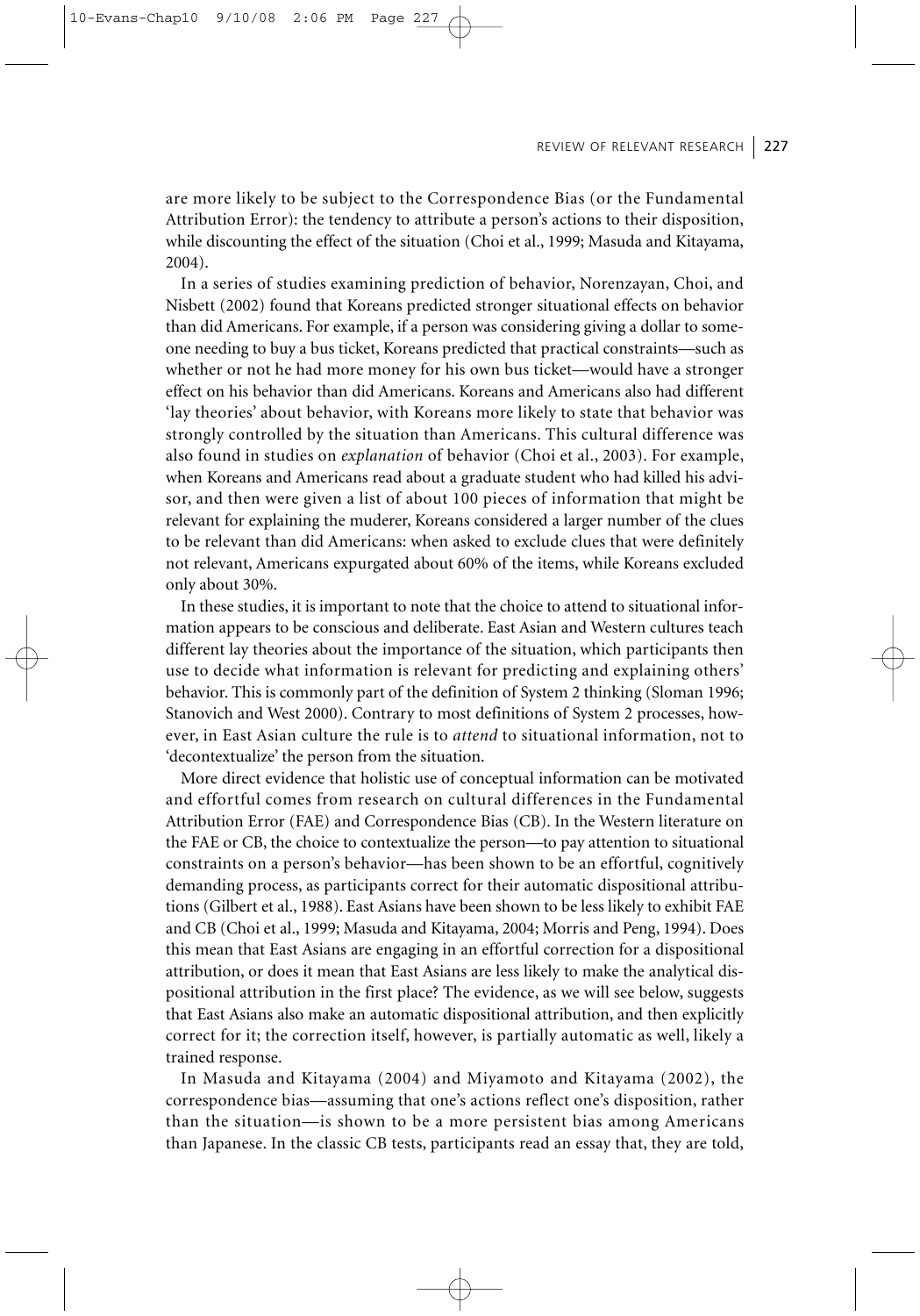was written by another student who was asked to make a certain argument in their essay. After reading the essay, participants are asked how much the student actually believes what he/she said in the essay. American participants tended to display more CB than Japanese participants, attributing the student's behaviour to his/her own opinion, and being unaffected by knowledge of situational constraints.

Seeking direct evidence that the cultural difference in CB was due to explicit consideration of situational constraints by Japanese participants, Miyamoto and Kitayama (2002) asked participants to list the thoughts that led to their rating of the student's true belief. Japanese listed more cognitions about the situational constraints than Americans did. Moreover, at the individual level, the number of situation-referencing cognitions mediated the cultural difference, suggesting that the decision to use contextual information explains the cultural difference. This indication of explicit, effortful holism is also supported by the fact that under cognitive load, Japanese began to show evidence of adopting a situation-blind view (showing CB). However, even under the cognitive load, Japanese still showed CB to a significantly smaller degree than did Americans, suggesting that the cultural difference may also be partially due to an *automatic* tendency to attend to situational information among Japanese. In these studies, then, a situational attribution is more effortful for both cultures, and is more often made by Japanese; but among Japanese, the situational attribution appears to be somewhat resistant to cognitive load, suggesting that it may also be partially an automatic process.

More evidence that situational corrections for dispositional attributions can be automatic came from research by Knowles and colleagues (Knowles et al., 2001), where Hong Kong students put under cognitive load did *not* make more dispositional attributions than Hong Kong students not under cognitive load. American students under cognitive load, on the other hand, made a much larger dispositional attribution than American students not under cognitive load. This showed that for the American students, that situational correction was an effortful process, while for Hong Kong students, the situational correction was automatic, occurring even when they were cognitively busy. However, because Hong Kong students did not become *more* situational under cognitive load, the authors concluded that for both Hong Kong and American students, the initial automatic attribution was in fact to the disposition, and then both cultures later made a situational correction for that attribution; the difference between the cognitive load conditions was caused by the Hong Kong students' practiced situational attribution, which, presumably due to cultural influence, had become automatic.

The fully-automatic situational correction among Hong Kong students and partially-automatic situational correction among Japanese students appears to be evidence for an 'overlearned' rule, one that has become part of the automatic habits of thought but had to be learned through cultural influence. Americans, on the other hand, must always engage in effortful thought to make a situational attribution, presumably because of the cultural emphasis on ignoring context. These cultural differences in CB are especially important for showing how tasks attributed to analytic-holistic thinking styles can be quite different from the definitions usually given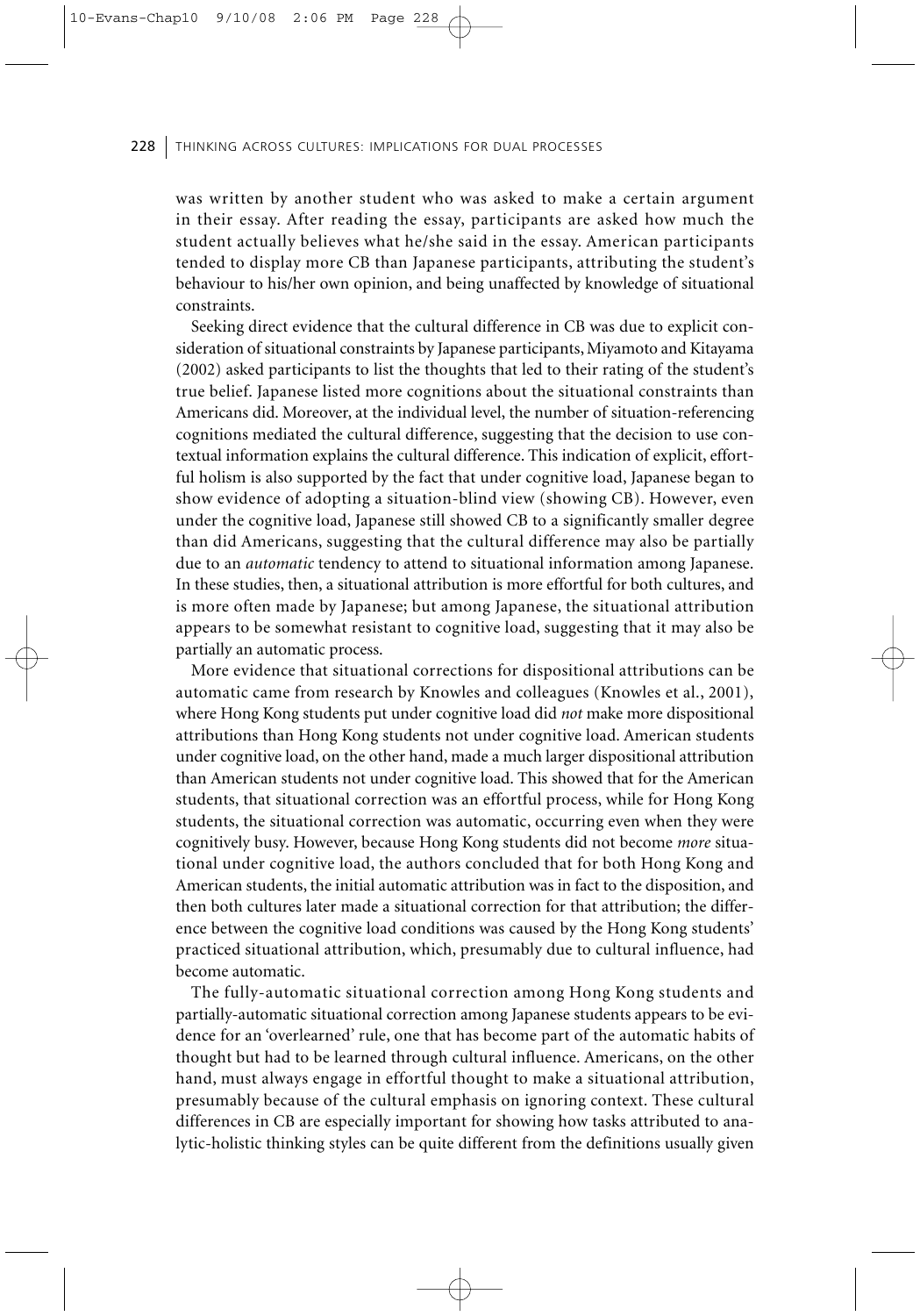to System 1 (holistic *and* automatic) and System 2 (analytic *and* effortful). In the case of CB and FAE, Westerners must engage effortful thinking in order to overcome an automatic, analytical attribution; East Asians show evidence of consciously thinking about the situation in order to overcome what would otherwise also be an automatic dispositional attribution, and show evidence of having learned an attention-to-situation rule in order to correct initial dispositional attributions.

#### **Norms: Culturally-elaborated and learned holism**

A further reason to believe that the cultural definition of holistic thinking may not be the same thing as System 1 thinking lies in the way a culturally-elaborated holistic way of thinking can be learned. As previously discussed, in some dual-process accounts of reasoning, System 1 is not defined as a kind of thinking that needs to be taught, but only avoided or not depending on use of System 2 (Evans, 2003, 2006; Stanovich and West, 2000). In the cultural psychology literature, however, holistic thinking is comceptualized as something that can be developed, learned and trained. This kind of culturally-elaborated holistic thinking involves greater attention to context, and also includes dialectical thinking: expectations of flux and contradiction, rather than linear change. In Koo and Choi (2005), for example, in which Korean students in Oriental Medicine were compared to Korean students in psychology, longer training in Oriental Medicine (but not in psychology) was associated with more dialecticism {i.e. predictions of dialectical, rather than linear, change, as in \Ji, 2001 #135}, and also with endorsement of more clues as possibly relevant to solving a crime (as in Choi et al., 2003). Students of Oriental Medicine had been taught to adopt a consciously holistic and dialectical stance: they were trained to attend to 'maintain[ing] the dynamic balance of organs,' and to interpret symptoms as results of holistic interrelations among organs (Koo and Choi, 2005, p.1265).

A new Analysis-Holism Scale (AHS, Choi et al., 2007) has also shown that holistic thinking can be an explicitly adopted set of beliefs. The AHS measures individual differences in endorsement of four subscales: holistic Causality (e.g. 'Everything in the world is intertwined in a causal relationship'), dialectical Attitudes towards Contradictions (e.g. 'It is more desirable to take the middle ground than go to extremes'), dialectical Perception of Change (e.g. 'Current situations can change at any time'), and holistic Locus of Attention (e.g. 'It is more important to pay attention to the whole than its parts') (Choi et al., 2007, p.694). As expected, endorsement of AHS items was higher among Korean than American students, and also higher among Korean students studying Oriental Medicine than other Korean students. Among Koreans, individuals with higher AHS scores tended to score higher on other measures of relevant thinking styles (such as 'attributional complexity,' a 'global' thinking style, and a 'compromising' approach to conflict), were more likely to categorize objects based on family resemblance (as in Norenzayan, Smith et al., 2002), and were less willing to exclude 'irrelevant' clues in a murder case (as in Choi et al., 2003). These findings suggest that holistic thinking can consist of an explicitly adopted, culturally taught set of beliefs about the proper way to react to conflict, predict change, attend to context, and perceive causal relationships in the world.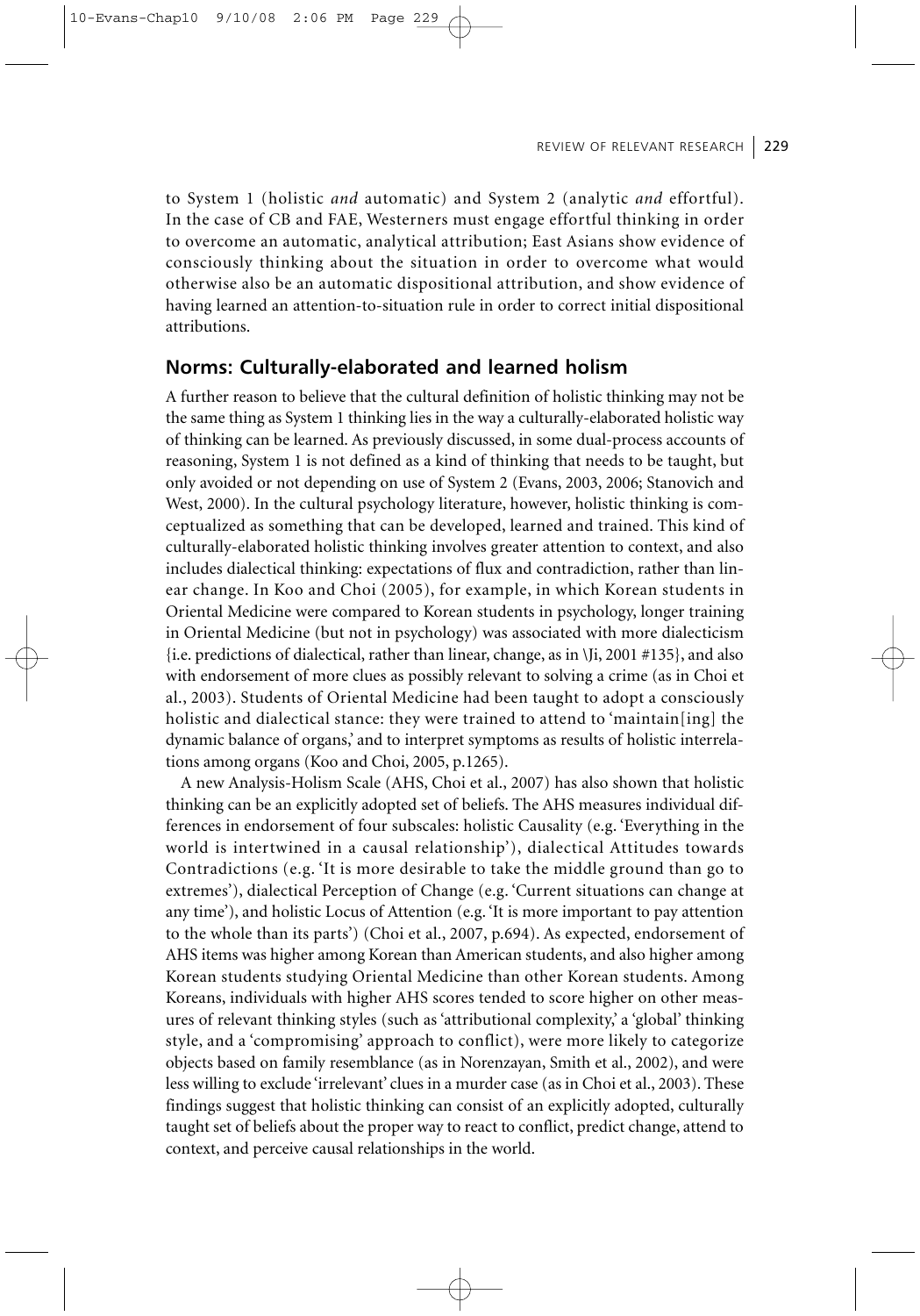### **But one more potential similarity: Nonverbal thinking?**

Another commonly mentioned (though also controversial; e.g. Evans, this volume) difference between System 1 and 2 thinking is how *explicit* it is. System 1 processes are generally seen as ones that cannot be 'actively perceived' by the conscious mind; only the results of these processes can be brought consciously to mind (Evans, 2003; Sloman, 2002). In contrast, System 2 thinking is supposed to progress through a consciously controlled route, each step occurring in the conscious mind and therefore explicit and verbalizable.

H.S. Kim and colleagues (2002) have shown that in comparison with East-Asian Americans, Caucasian Americans are more likely to identify talking with intelligence and 'good thinking.' This suggests that part of the reason that System 2 is often identified as being a 'verbal,' 'conscious' system may be because of a Western, pro-verbal bias to associate intelligent thought with verbalization (though see Evans, this volume, for caveats on the System 2 – explicit thinking connection).

Perhaps coincidentally, then, H.S. Kim (2002) has indeed found evidence that Westerners are more likely to verbalize thought than East Asians. In these studies, participants were asked to complete Raven's Matrices tests, either silently or by speaking their thoughts aloud. East Asians' thinking was disrupted by speaking their thoughts aloud, as reflected in poorer performance on Raven's Matrices, while European Americans' performance was not. Moreover, when required to recite the alphabet while solving Raven's Matrices (thus suppressing other forms of verbal thought), European Americans' performance was disrupted, but East Asians Americans' performance was left intact (both groups were students at Stanford University, and all indicated that their native/dominant language was English). These studies suggested that at least when carrying out the thinking required to solve Raven's Matrices, East Asian Americans' internal thought processes were less likely to be verbal. East Asian Americans were also more likely to describe their own natural thinking as less 'verbal' than were Americans. In fact, individual differences in selfreported internal verbalization of thought, as well as self-reported views on the connection between speaking and intelligence, were found to mediate the effect of culture on the disruptive effect of speaking one's thoughts aloud.

The exact connection between thinking 'holistically' and thinking non-verbally was not made in these studies. However, the studies do show that one's culture can influence whether talking is seen as an indication of good thinking, and, consequently, how much internal (and external) verbalization takes place when one thinks. Whether or not this is causally connected to using associative, contextualizing, holistic thought processes that require non-verbalization—versus a different set of cultural effects, related directly to verbalization—is still an open question.

### **Similarities and differences: Summary**

Although not fully exhaustive of all research that has been done in the analytic-holistic cultural psychology tradition, the above summary of studies shows some important similarities and differences to common conceptualizations of dual process models. Similar to theories that concentrate on the 'decontextualizing' aspect of System 2 and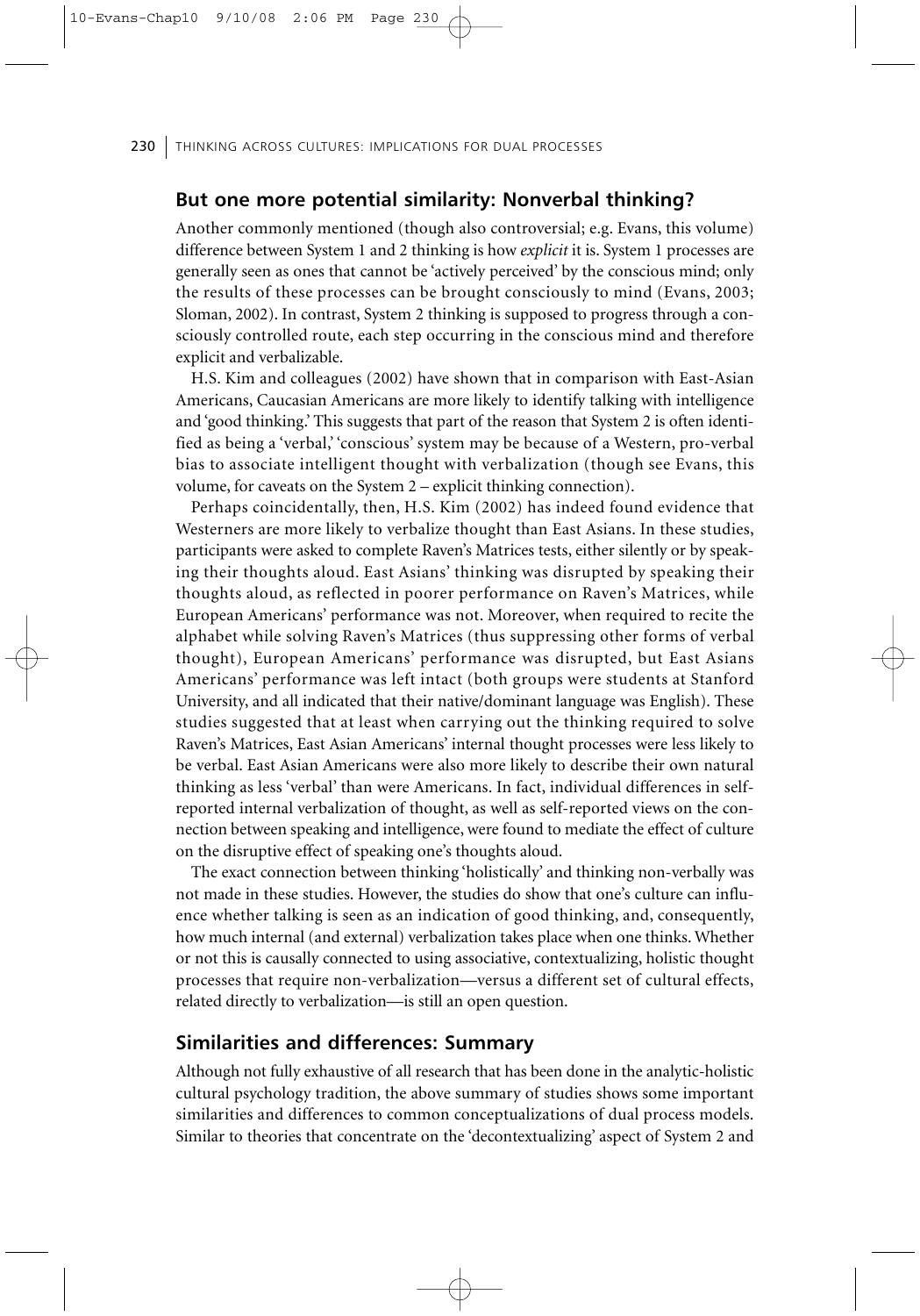the 'associative, holistic, contextualizing' aspect of System 1, holistic East Asians have been shown to have more difficulty ignoring past experience in favor of abstract rules or logic, and to more easily shift to categorizing based on family resemblance rather than single features (Norenzayan, Smith et al., 2002); East Asians also are more likely to automatically bind an object with its context, while Westerners are more likely to decontextualize the object (Masuda and Nisbett, 2001). In agreement with theories that describe System 1 as only posting the end result of a thinking process to the conscious mind while System 2 processes are fully conscious, there is evidence that East Asians may think less verbally than Westerners (H. S. Kim, 2002). And in agreement with descriptions of System 2 as being an ability to control attention to context, East Asians find it more difficult to avoid looking at contextual flashing dots than do Westerners (Masuda et al., 2007).

However, there are many aspects of the above studies that do not fit neatly into the dual-process categories. Though dual-process theories identify the tendency to contextualize as an automatic process, we have seen evidence that paying attention to context can be done deliberately, consciously and in line with lay theories of what one ought to attend to (Choi et al., 2003; Masuda et al., in press; Masuda and Kitayama, 2004; Miyamoto and Kitayama, 2002; Norenzayan, Choi et al., 2002), and as a correction to an automatic decontextualization (Gilbert et al., 1988; Knowles et al., 2001; Miyamoto and Kitayama, 2002). Though dual-process theories identify the decontextualizing System 2 as the only thinking process that is taught through formal education, we have seen that dialectical, holistic attitudes are learned by students of Oriental Medicine (Koo and Choi, 2005), and that holistic beliefs are culturally elaborated (Choi et al., 2007). Though dual-process tests generally test one's ability to decontextualize, we have seen that the *skill* of paying attention to context and relational information is better developed among East Asians (Kitayama et al., 2003; Masuda and Nisbett, 2006). Overall, holistic thinking does not appear to be best described as a tendency 'to accept uncritically default judgments that are generated heuristically' (Evans, 2006, p.383); instead, it can be conscious and norm-following, but with an eye to paying *more* attention to context rather than *less*.

### Implications

These connections and disconnects have implications both for analytic-holistic and dual-process theories. First, cultural psychologists may benefit from clearer distinctions between four categories: automatic holistic and analytic habits of thought, versus more conceptual, conscious, rule-following holistic and analytic thinking (see Table 10.1). It is possible that examining these four categories in turn would lead to better explanations for the sources of cultural differences, as different elements of cultures may influence the development of less and more cognitively demanding kinds of analytic and holistic thinking. Though East Asian holistic thinking does encourage cultural participants to attend to context and relationships, this way of thinking is not necessarily intuitive or unconscious, and not all descriptions of System 1 thinking apply to all kinds of East Asian holistic thinking. Secondly, dual-process theorists could begin to explore the question of under what circumstances System 2-like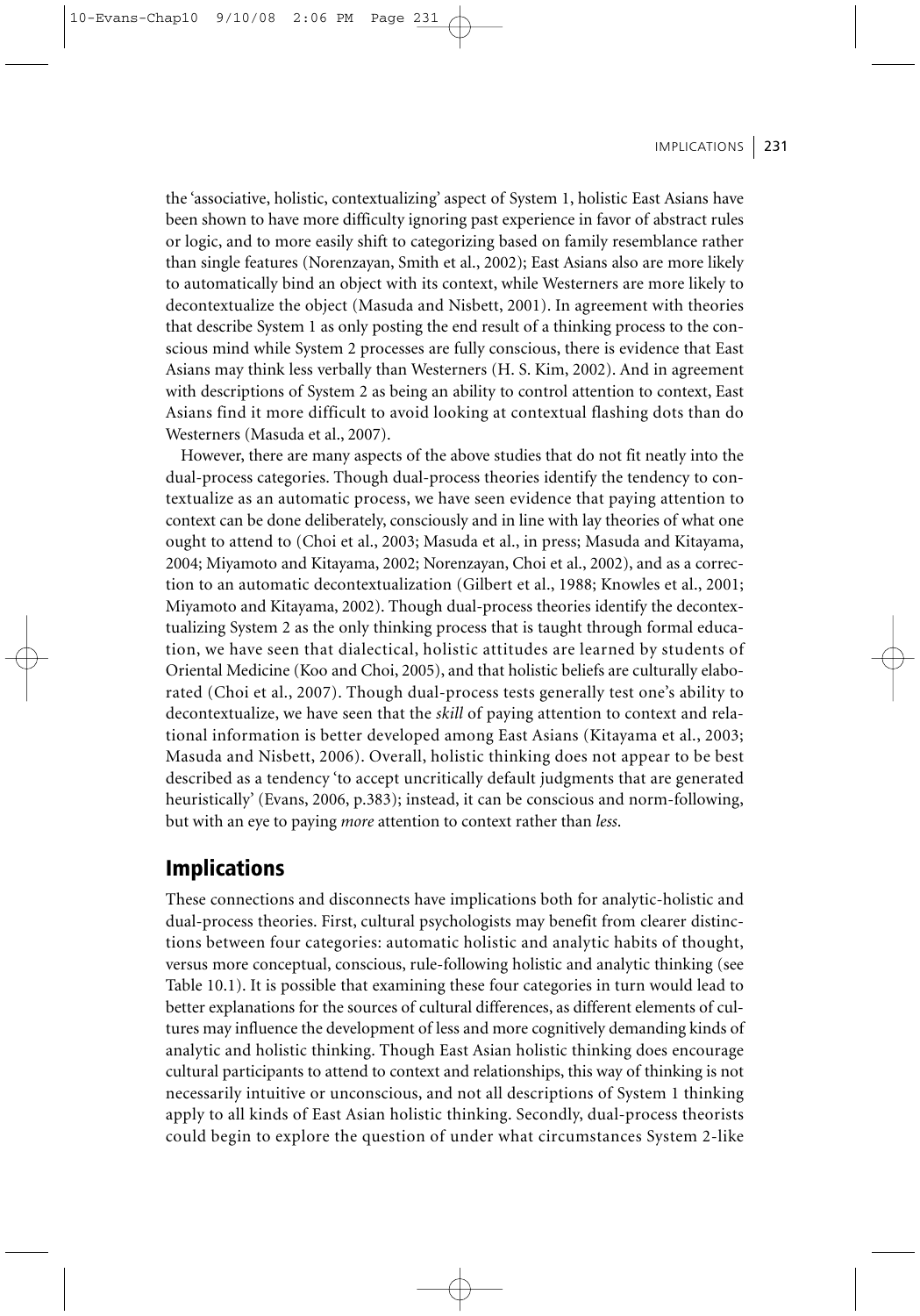|                                                          | <b>Decontextualized</b>                                                                                                                 | <b>Contextualized</b>                                                                                                                                    |
|----------------------------------------------------------|-----------------------------------------------------------------------------------------------------------------------------------------|----------------------------------------------------------------------------------------------------------------------------------------------------------|
| Effortful/volitional/skilled/culturally<br>taught/verbal | Choi et al., 2003<br>H.S. Kim, 2002<br>Kitayama et al., 2003<br>Norenzayan, Smith, et al.,<br>2002<br>Norenzayan, Choi, et al.,<br>2002 | Choi et al., 2003<br>Choi et al., 2007<br>Kitayama et al., 2003<br>Koo & Choi, 2005<br>Miyamoto & Kitayama,<br>2002<br>Norenzayan, Choi, et al.,<br>2002 |
| Effortless/automatic/nonverbal                           | Masuda & Nisbett, 2006<br>Miyamoto & Kitayama, 2002<br>Knowles et al., 2001                                                             | Norenzayan, Smith, et al.,<br>2002<br>Masuda et al., 2007<br>Knowles et al., 2001<br>H.S. Kim, 2002                                                      |

Table 10.1 Selected cultural psychology references illustrating four categories of analytic and holistic thinking

thought processes (namely, effortful and deliberative) might actually involve contextualization rather than decontextualization. This suggestion to cross 'effortful/deliberative' and 'contextualizing' echoes Moshman (2000), who suggested that crossing heuristic/rule-following and automatic/explicit dimensions could better explain certain evidence about reasoning in the developmental literature.

# Further directions: Effortless, but aware, thinking?

In our effort to elaborate on how holistic thinking can be rule-following and deliberative, however, we do not want to fall into a possible trap of applying Western values about effortful thinking to East Asian thinking. It is possible that the East Asian concentration on absorbing more, rather than less, information necessarily leads to the use of a more unconscious, general-use associative system that has greater processing capacity than deliberate thought. Though we have a large amount of evidence that suggests that East Asians are better able, and more likely, to pay attention to more (contextual) information, we do not have very good insight into what process of thinking this conscious choice leads to. In studies on the advantages of unconscious thinking, Dijksterhuis and colleagues have suggested that decisions requiring consideration of more information are best processed unconsciously (Dijksterhuis et al., 2006). Even if not all forms of what cultural psychologists call 'holistic thinking' are the associative, effortless processes described in many System 1 theories, it is very possible that even the conscious holistic thinking that has been detailed above leads to more use of unconscious, less effortful thinking. Moreover, it is possible that this kind of thinking is seen as advantageous in East Asian cultures. Recent evidence that East Asians are more admiring of decision-making based on intuitions than are Westerners is supportive of this proposal (Buchtel and Norenzayan, 2007).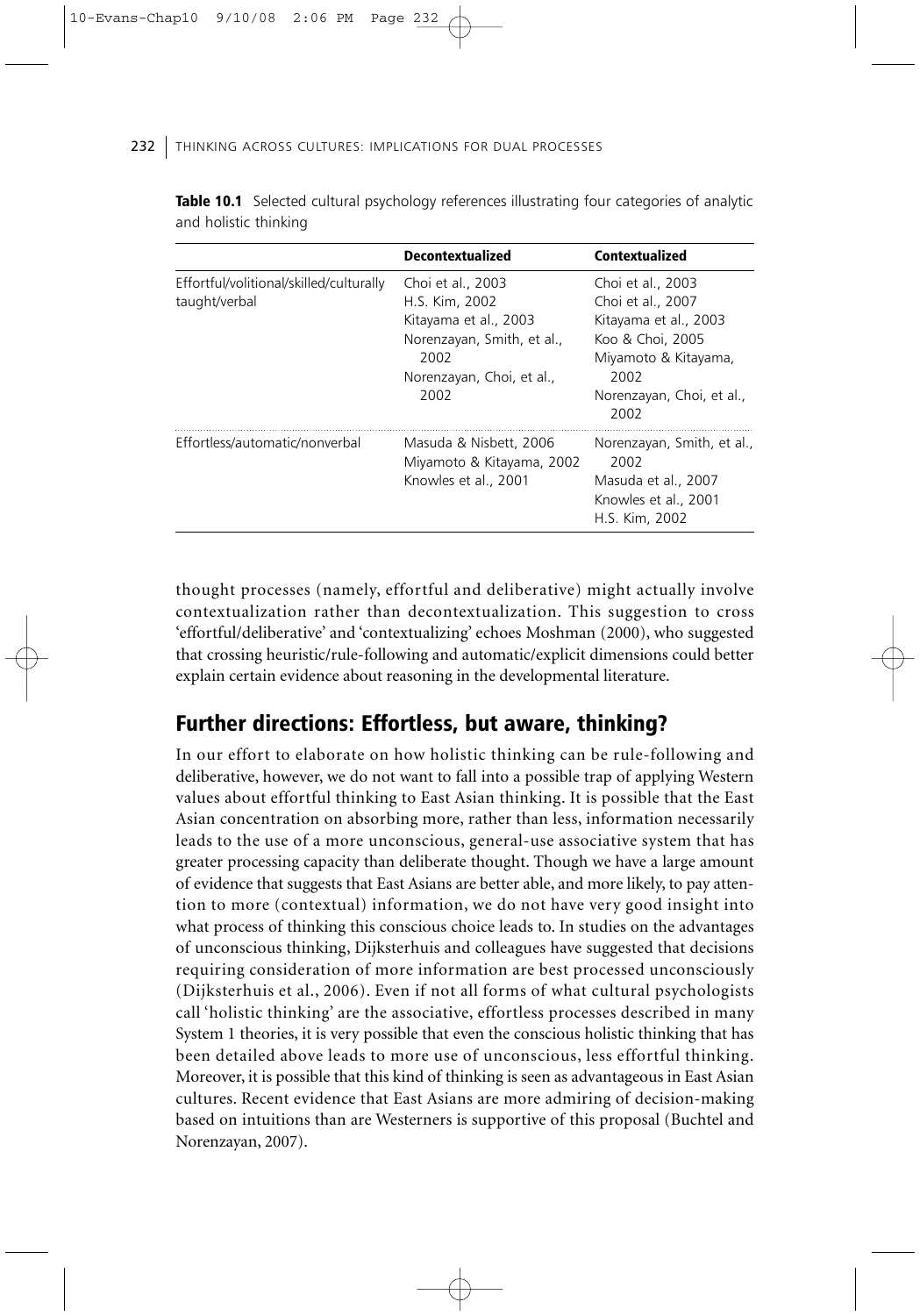Generally speaking, a differential emphasis on the usefulness of intuition versus logic has been noted in East Asian versus Western philosophy (Becker, 1986; Lloyd, 1990, 1996). The development of formal logic, as well as other rule-based systems such as Euclidian geometry and theoretical models to explain physical and biological phenomena, was a feature of Greek philosophy that heavily influenced the development of Western thought (Lloyd, 1990). Expert analytic thinking may be advantageous in situations where argumentation and the cutting away of irrelevancies are emphasized, and thus lionized in societies where debate is important, such as the Ancient Greek-influenced West, or where objective and analytical thought is expected, such as in many work situations in the West (Sanchez-Burks, 2002).

As the idea of expert analytic thinking was elaborated on in the West, the idea of expert intuitive (and effortless) thinking may have been developed in the East. For example, the Taoist and Confucian spiritual ideal of 'wu-wei' or 'effortless action' is a kind of intuition, and yet is more complex and sophisticated than the Western idea of intuition as a 'snap judgment' (Dijksterhuis and Nordgren, 2006, p.106; Slingerland, 2000, p.300). Epitomized by Confucius' reputed ability, perfected at the age of 70, to perform rituals and to interact with others in an effortlessly harmonious and flexible way, 'effortless action' is a kind of expert intuition that allows one to engage in perfect, effortless deliberation and immediate response. Similarly, meditation practices in the Buddhist tradition emphasize a kind of non-directed awareness of thoughts, a kind of thinking that is not effortful, and yet is conscious (Marlatt, 2006). Effortless thinking, then, may be held in higher regard in East Asian society because of philosophical traditions in which intuition is understood as complex and based on expert knowledge.

Another reason that intuition and holistic thinking might be more valued in East Asian than Western culture is that expert (i.e. informed by experience, automatic) forms of this kind of thinking may be objectively more successful at solving the social-environmental problems that are more prevalent in East Asian societies than Western societies. Among those factors believed to create and sustain the cultural differences in cognition is the degree to which different cultures encourage interpersonal modes of being (Fiske et al., 1998; Nisbett et al., 2001). Cultures such as those of East Asia may require greater attention to 'relationships and subtle changes in social situations' (Masuda and Nisbett, 2001, p.923), thus favoring holistic habits of thinking.

Consistent with this reasoning, as briefly described above, Western subjects exhibit increases in holistic cognitive processing after being primed with an interdependent self-construal, while East Asian subjects move towards analytic thinking when primed with independent self-construal (Cha et al., 2005; Kühnen et al., 2001; Kühnen and Oyserman, 2002). The link between intuitive processing and successful social inference, such as detection of nonverbal cues, has also been supported by their mutual dependence on brain structures required for implicit learning (Lieberman, 2000). Importantly, recent studies have suggested that in complex situations, intuitive, holistic thinking has a distinct advantage over conscious, analytic reasoning (Dijksterhuis, 2004; Dijksterhuis et al., 2006; Dijksterhuis and Nordgren, 2006; Dijksterhuis and van Olden, 2006). Societies in which social success depends on attentiveness to subtle social cues in complex interpersonal environments, may explicitly encourage the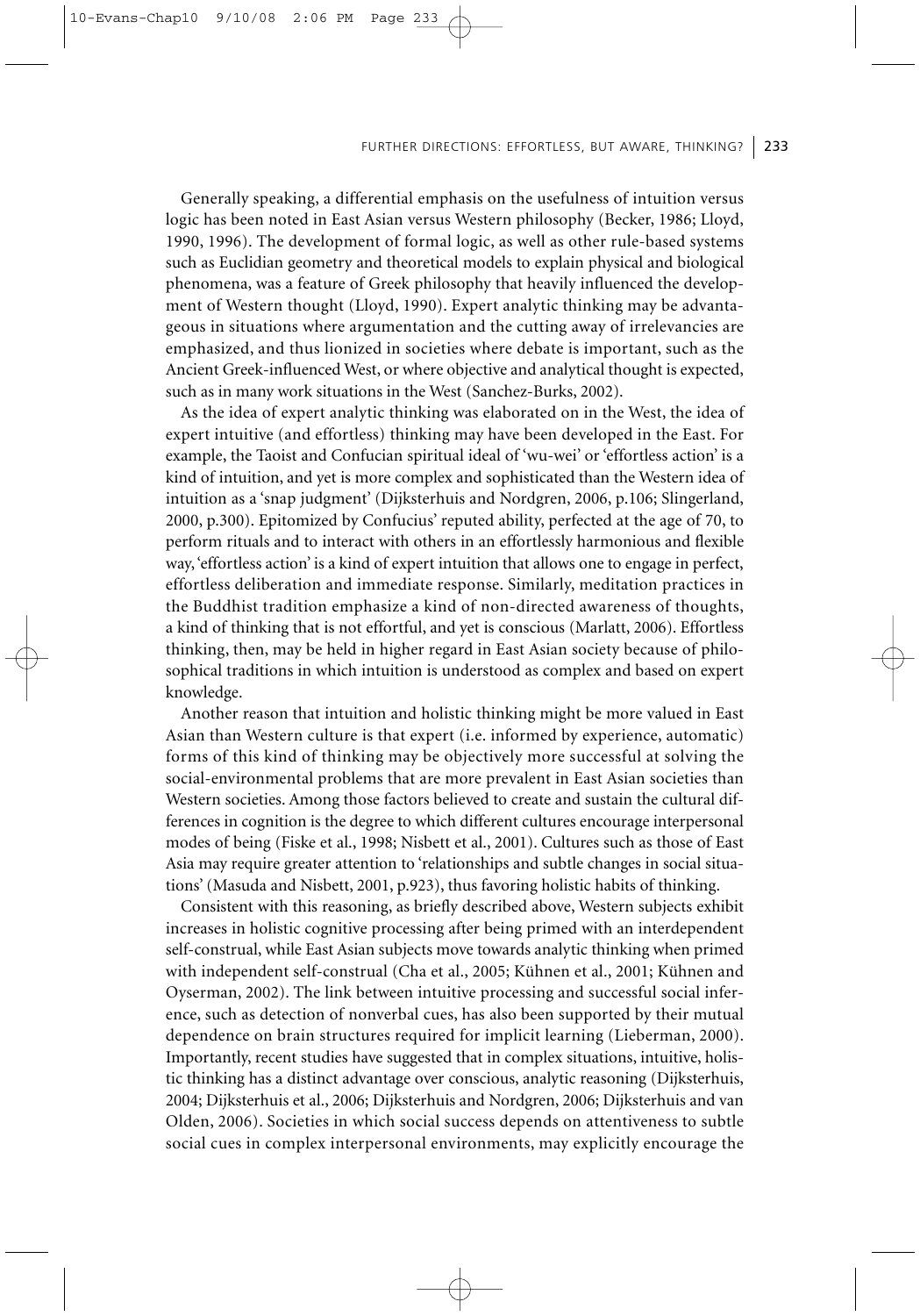mode of thinking that leads to better detection of such cues, namely unconscious, automatic, holistic thinking.

# Conclusion

The strongest lesson that cultural psychologists wish to communicate is that in order to make conclusions about the 'human mind,' researchers must expand the net of their research to include humans from cultures other than their own. Given the Western cultural emphasis on analytical thinking, it behooves us to consider to what extent our own culture has biased the development of dual-process reasoning theories. Are analytical, effortful, deliberative, and explicit thinking processes always tied up with each other, or is that more likely to occur in Western minds than others? Conversely, there is room for dual process theories of thinking to inform cross cultural research in a more systematic manner (reflecting System 2 reasoning, one might say!). Such cross-fertilization between cultural research and cognitive models of the mind can expand the reach of dual process theories, and refine the cultural psychologist's operationalization of human thinking across cultures.

Dual-process theories are certainly still in a period of development (as evidenced by new advances described in this volume). We hope that this summary of studies, showing cultural variation in reasoning, encourage dual-process theorists to test out their theories in non-Western cultures. The particular combinations of historical and social environments that characterize different cultures may have given rise to particular ways of thinking that are worthy of exploration. Common Western definitions of System 1 and System 2 thinking may be only one of them.

#### **References**

- Armstrong, K. (1993). A History of God: The 4,000-Year Quest of Judaism, Christianity and Islam. New York: Ballantine Books.
- Becker, C. B. (1986). Reasons for the lack of argumentation and debate in the Far East. *International Journal of Intercultural Relations*, **10(1)**, 75–92.
- Buchtel, E. E., and Norenzayan, A. (2007). *Which should you use, intuition or logic? Cultural differences in injunctive norms about reasoning*. Manuscript submitted for publication.
- Cha, O. (2007). 'I' see trees, 'we' see forest: Cognitive consequences of independence vs. interdependence. *Dissertation Abstracts International: Section B: The Sciences and Engineering*, **67(7)**, 4155.
- Cha, O., Oyserman, D., and Schwarz, N. (2005). *Turning Asians into Westerners: Priming an independent self-construal in Korea II*. Paper presented at the annual meeting of the Society for Personality and Social Psychology, New Orleans, LA.
- Choi, I., Dalal, R., Kim-Prieto, C., and Park, H. (2003). Culture and judgement of causal relevance. *Journal of Personality and Social Psychology*, **84(1)**, 46–59.
- Choi, I., Koo, M., and Choi, J. A. (2007). Individual differences in analytic versus holistic thinking. *Personality and Social Psychology Bulletin*, **33(5)**, 691–705.
- Choi, I., Nisbett, R. E., and Norenzayan, A. (1999). Causal attribution across cultures: Variation and universality. *Psychological Bulletin*, **125(1)**, 47–63.
- Chua, H. F., Boland, J., and Nisbett, R. E. (2005). Cultural variation in eye movements during scene perception. *Proceedings of the National Academy of Sciences, USA*, **102**, 12629–33.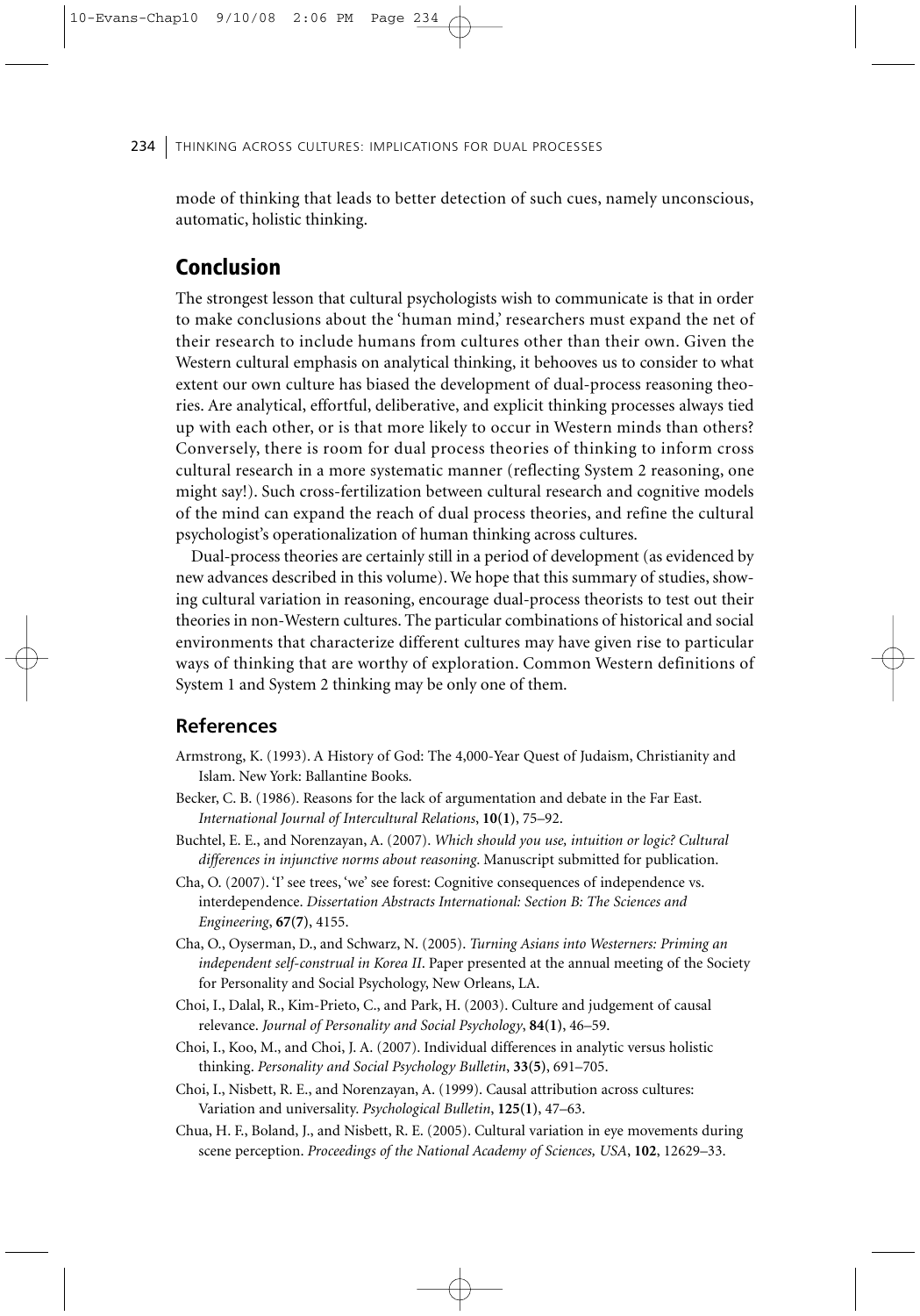#### REFERENCES | 235

- Cole, M., and Scribner, S. (1974). *Culture and thought: A psychological introduction*. New York: Wiley.
- Dijksterhuis, A. (2004). Think different: The merits of unconscious thought in preference development and decision making. *Journal of Personality and Social Psychology*, **87(5)**, 586–98.
- Dijksterhuis, A., Bos, M. W., Nordgren, L. F., and van Baaren, R. B. (2006). On making the right choice: The deliberation-without-attention effect. *Science*, **311(5763)**, 1005–7.
- Dijksterhuis, A., and Nordgren, L. F. (2006). A theory of unconscious thought. *Perspectives on Psychological Science*, **1(2)**, 95–109.
- Dijksterhuis, A., and van Olden, Z. (2006). On the benefits of thinking unconsciously: Unconscious thought can increase post-choice satisfaction. *Journal of Experimental Social Psychology*, **42(5)**, 627–31.
- Epstein, S. (1991). Cognitive-experiential self-theory: An integrative theory of personality. In R. C. Curtis (Ed.), *The relational self: Theoretical convergences in psychoanalysis and social psychology* (111–37). New York: Guilford Press.
- Epstein, S., Pacini, R., Denes-Raj, V., and Heier, H. (1996). Individual differences in Intuitive-Experiential and Analytical-Rational thinking styles. *Journal of Personality and Social Psychology*, **71(2)**, 390–405.
- Evans, J. St. B. T. (2003). In two minds: Dual-process accounts of reasoning. *Trends in Cognitive Sciences*, **7(10)**, 454–9.
- Evans, J. St. B. T. (2006). The heuristic-analytic theory of reasoning: Extension and evaluation. *Psychonomic Bulletin and Review*, **13(3)**, 378–95.
- Evans, J. St. B. T. (2008). Dual-Processing Accounts of Reasoning, Judgment, and Social Cognition. *Annual Review of Psychology*, **59**, 255–78.
- Evans, J. St. B. T., and Over, D. E. (1996). *Rationality and reasoning*. Oxford, England: Psychology/Erlbaum (UK) Taylor and Francis.
- Fiske, A. P., Kitayama, S., Markus, H. R., and Nisbett, R. E. (1998). The cultural matrix of social psychology. In D. T. Gilbert, S. T. Fiske and G. Lindzey (Eds.), *The handbook of social psychology: Vols. 1 and 2* (4th ed., 915–81). New York: McGraw-Hill.
- Fung, Y.-l. (1922). Why China has no science. *The International Journal of Ethics*, **32(3)**, 237–63.
- Gilbert, D. T., Pelham, B. W., and Krull, D. S. (1988). On cognitive busyness: When person perceivers meet persons perceived. *Journal of Personality and Social Psychology*, **54(5)**, 733–40.
- Gladwell, M. (2005). *Blink: The power of thinking without thinking*. New York: Little, Brown and Co.
- Ji, L.-J., Nisbett, R. E., and Su, Y. (2001). Culture, change, and prediction. *Psychological Science*, **12(6)**, 450–6.
- Ji, L.-J., Peng, K., and Nisbett, R. E. (2000). Culture, control, and perception of relationships in the environment. *Journal of Personality and Social Psychology*, **78(5)**, 943–55.
- Kahneman, D. (2003). A perspective on judgment and choice: Mapping bounded rationality. *American Psychologist*, **58(9)**, 697–720.
- Kim, H. S. (2002). We talk, therefore we think? A cultural analysis of the effect of talking on thinking. *Journal of Personality and Social Psychology*, **83(4)**, 828–42.
- Kim, K., and Markman, A. B. (2006). Differences in Fear of Isolation as an explanation of cultural differences: Evidence from memory and reasoning. *Journal of Experimental Social Psychology*, **42(3)**, 350–64.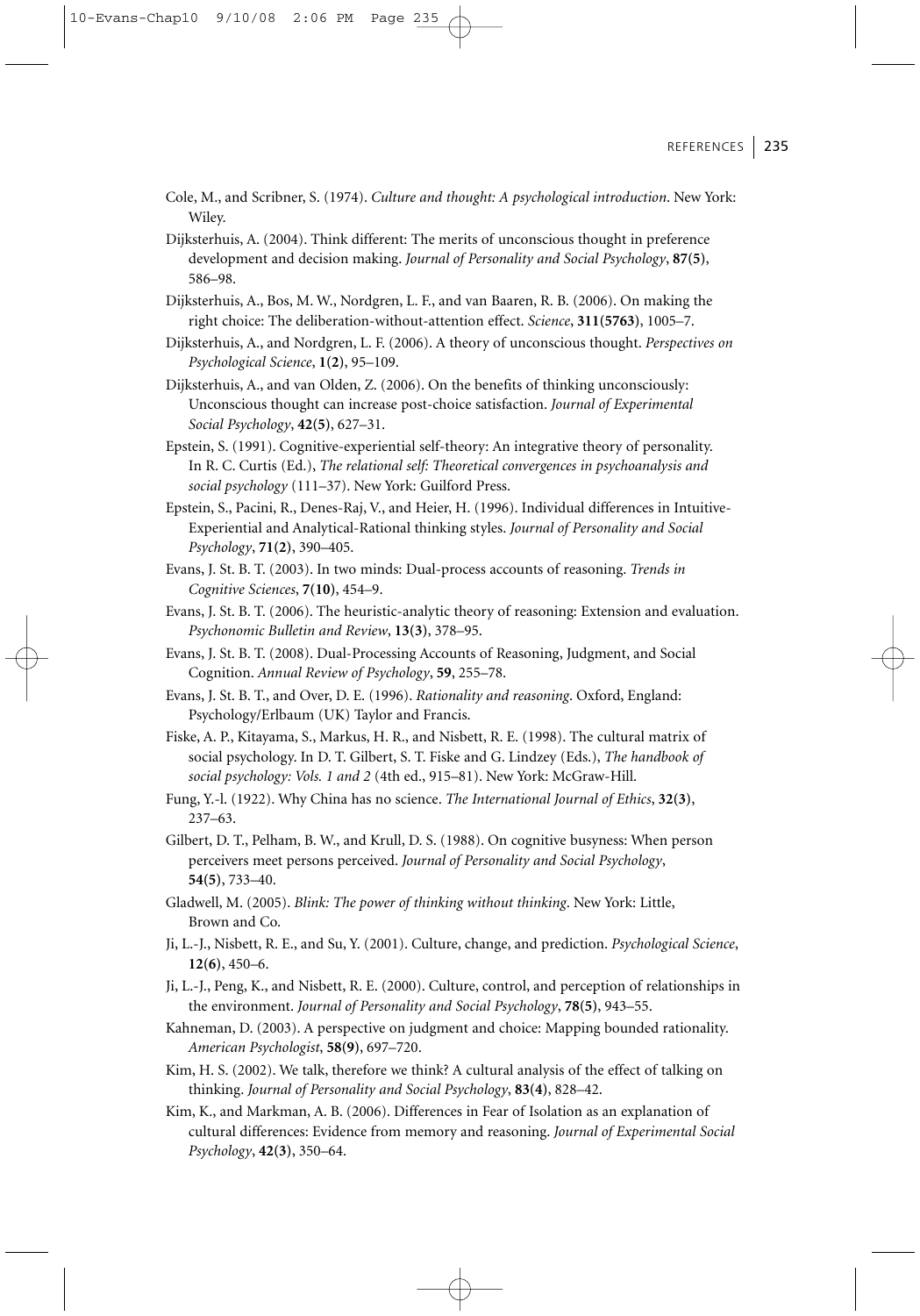- Kitayama, S., Duffy, S., Kawamura, T., and Larsen, J. T. (2003). Perceiving an object and its context in different cultures: A cultural look at New Look. *Psychological Science*, **14(3)**, 201–6.
- Knowles, E. D., Morris, M. W., Chiu, C., and Hong, Y. (2001). Culture and the process of person perception: Evidence for automaticity among East Asians in correcting for situational influences on behavior. *Personality and Social Psychology Bulletin*, **27(10)**, 1344–56.
- Koo, M., and Choi, I. (2005). Becoming a holistic thinker: Training effect of Oriental medicine on reasoning. *Personality and Social Psychology Bulletin*, **31(9)**, 1264–72.
- Kühnen, U., Hannover, B., and Schubert, B. (2001). The semantic-procedural interface model of the self: The role of self-knowledge for context-dependent versus context-independent modes of thinking. *Journal of Personality and Social Psychology*, **80(3)**, 397–409.
- Kühnen, U., and Oyserman, D. (2002). Thinking about the self influences thinking in general: Cognitive consequences of salient self-concept. *Journal of Experimental Social Psychology*, **38(5)**, 492–9.
- Lam, K. C. H., Buehler, R., McFarland, C., Ross, M., and Cheung, I. (2005). Cultural differences in affective forecasting: The role of focalism. *Personality and Social Psychology Bulletin*, **31(9)**, 1296–1309.
- Lieberman, M. D. (2000). Intuition: A social cognitive neuroscience approach. *Psychological Bulletin*, **126(1)**, 109–37.
- Lloyd, G. E. R. (1990). *Demystifying mentalities*. New York: Cambridge University Press.
- Lloyd, G. E. R. (1996). Science in antiquity: the Greek and Chinese cases and their relevance to the problems of culture and cognition. In D. R. Olson and N. Torrance (Eds.), *Modes of thought: Explorations in culture and cognition*. (15–33). New York: Cambridge University Press.
- Marlatt, G. A. (2006). Mindfulness meditation: Reflections from a personal journey. *Current Psychology: Developmental, Learning, Personality, Social*, **25(3)**, 155–72.
- Masuda, T., Akase, M., Radford, H. B., and Wang, H. (2007). *The effect of contextual factors on the patterns of eye-movement: Comparing context sensitivity between the Japanese and Westerners*. Manuscript submitted for publication.
- Masuda, T., Ellsworth, P. C., Mesquita, B., Leu, J., Tanida, S., and van de Veerdonk, E. (in press). Placing the face in context: Cultural differences in the perception of facial behavior of emotion. *Journal of Personality & Social Psychology*.
- Masuda, T., and Kitayama, S. (2004). Perceiver-induced constraint and attitude attribution in Japan and the US: A case for the cultural dependence of the correspondence bias. *Journal of Experimental Social Psychology*, **40(3)**, 409–16.
- Masuda, T., and Nisbett, R. E. (2001). Attending holistically versus analytically: Comparing the context sensitivity of Japanese and Americans. *Journal of Personality and Social Psychology*, **81(5)**, 922–34.
- Masuda, T., and Nisbett, R. E. (2006). Culture and change blindness. *Cognitive Science*, **30(2)**, 381–99.
- Medin, D. L., and Atran, S. (2004). The native mind: Biological categorization and reasoning in development and across cultures. *Psychological Review*, **111(4)**, 960–83.
- Miller, J. G. (1984). Culture and the development of everyday social explanation. Journal of Personality and Social Psychology, **46(5)**, 961–978.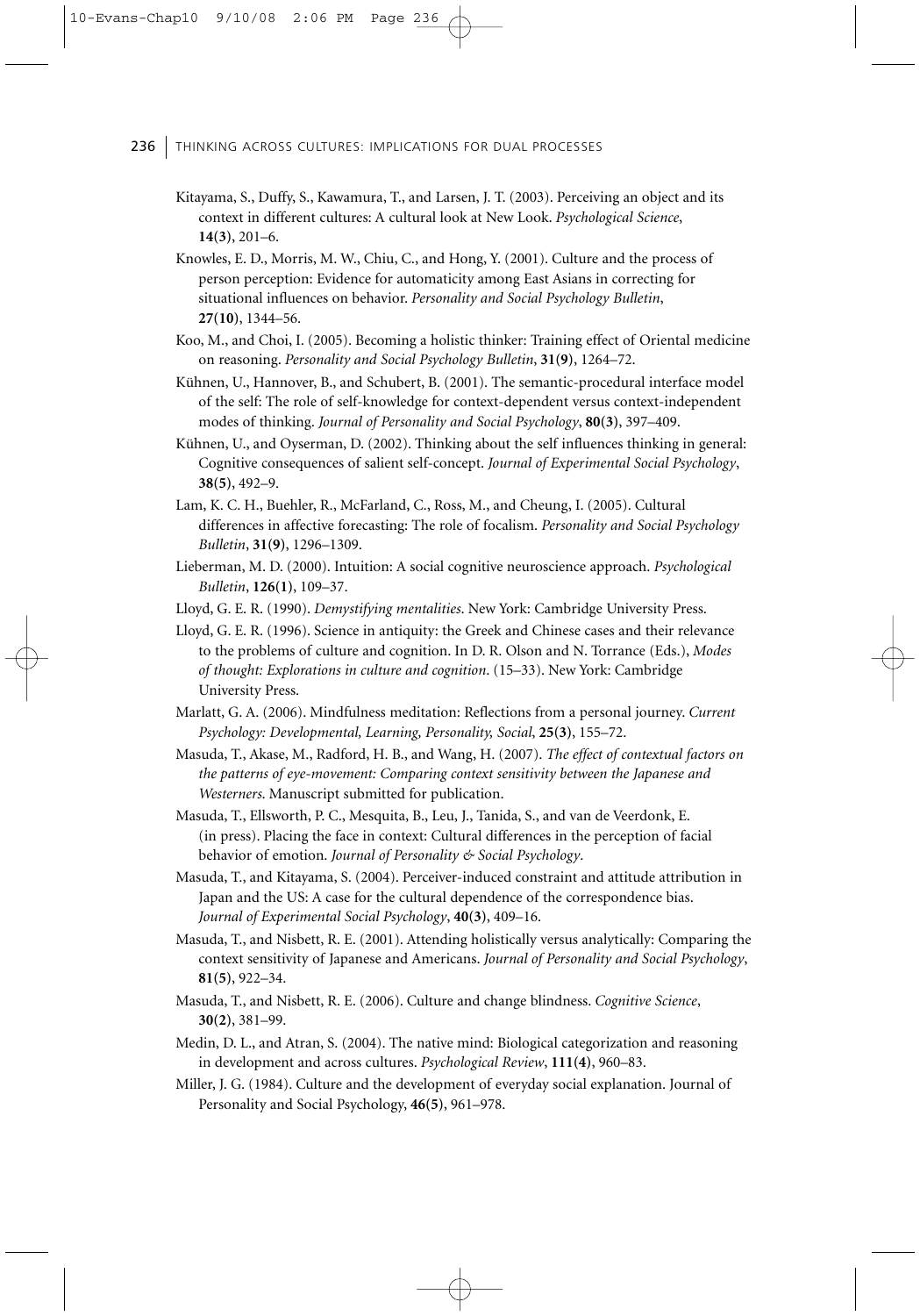#### REFERENCES 237

| Miyamoto, Y., and Kitayama, S. (2002). Cultural variation in correspondence bias: The critical |
|------------------------------------------------------------------------------------------------|
| role of attitude diagnosticity of socially constrained behavior. Journal of Personality and    |
| Social Psychology, 83(5), 1239–48.                                                             |

Miyamoto, Y., Kitayama, S., and Talhelm, T. (2006, January). *A meta-analytic review of cultural differences in cognitive processes*. Poster presented at the 6th Conference of the Society for Personality and Social Psychology, Palm Springs, CA.

- Miyamoto, Y., Nisbett, R. E., and Masuda, T. (2006). Culture and the physical environment: Holistic versus analytic perceptual affordances. *Psychological Science*, **17(2)**, 113–19.
- Morris, M. W., and Peng, K. (1994). Culture and cause: American and Chinese attributions for social and physical events. *Journal of Personality and Social Psychology*, **67(6)**, 949–71.
- Moshman, D. (2000). Diversity in reasoning and rationality: Metacognitive and developmental considerations. *Behavioral and Brain Sciences*, **23(5)**, 689–90.
- Mote, F. W. (1971). *Intellectual foundations of China*. New York: Alfred A. Knopf.
- Nakamura, H. (1960/1988). *The ways of thinking of eastern peoples*. New York: Greenwood Press.
- Nisbett, R. E. (2003). *The geography of thought*. New York: The Free Press.
- Nisbett, R. E., and Masuda, T. (2003). *Culture and point of view*. Proceedings of the National Academy of Sciences, USA, 100, 11163–70.
- Nisbett, R. E., Peng, K., Choi, I., and Norenzayan, A. (2001). Culture and systems of thought: Holistic versus analytic cognition. *Psychological Review*, **108(2)**, 291–310.
- Norenzayan, A., Choi, I., and Nisbett, R. E. (2002). Cultural similarities and differences in social inference: Evidence from behavioral predictions and lay theories of behavior. *Personality and Social Psychology Bulletin*, **28(1)**, 109–20.
- Norenzayan, A., Choi, I., and Peng, K. (2007). Cognition and perception. In S. Kitayama and D. Cohen (Eds.), *Handbook of Cultural Psychology* (569–94). New York: Guilford Publications.
- Norenzayan, A., Smith, E. E., Kim, B. J., and Nisbett, R. E. (2002). Cultural preferences for formal versus intuitive reasoning. *Cognitive Science*, 26(5), 653–84.
- Sanchez-Burks, J. (2002). Protestant relational ideology and (in)attention to relational cues in work settings. *Journal of Personality and Social Psychology*, **83(4)**, 919–29.
- Slingerland, E. (2000). Effortless action: The Chinese spiritual ideal of Wu-wei. *Journal of the American Academy of Religion*, **68(2)**, 293–328.
- Sloman, S. A. (1996). The empirical case for two systems of reasoning. *Psychological Bulletin*, **119(1)**, 3–22.
- Sloman, S. A. (2002). Two systems of reasoning. In T. Gilovich, D. Griffin and D. Kahneman (Eds.), *Heuristics and biases: The psychology of intuitive judgment* (379–96). New York: Cambridge University Press.
- Smith, E. E., Langston, C., and Nisbett, R. E. (1992). The case for rules in reasoning. *Cognitive Science: A Multidisciplinary Journal*, **16(1)**, 1–40.
- Stanovich, K. E. (1999). *Who is rational?: Studies of individual differences in reasoning*. Mahwah, NJ, US: Lawrence Erlbaum Associates Publishers.
- Stanovich, K. E., and West, R. F. (2000). Individual differences in reasoning: Implications for the rationality debate? *Behavioral and Brain Sciences*, **23(5)**, 645–726.
- Stanovich, K. E., and West, R. F. (2002). Individual differences in reasoning: Implications for the rationality debate? In T. Gilovich, D. Griffin and D. Kahneman (Eds.), *Heuristics*